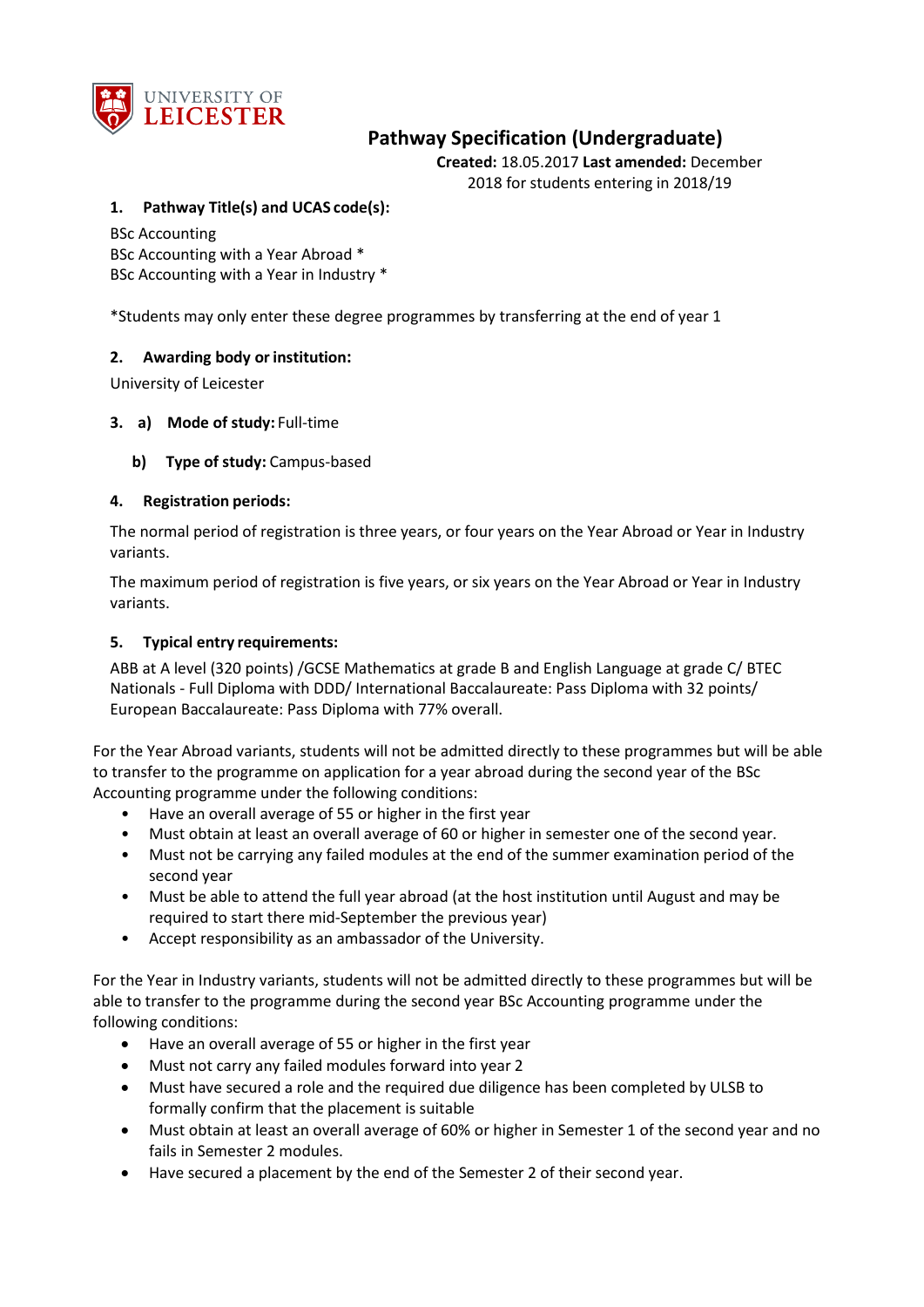### **6. Accreditation of Prior Learning:**

Applications, including those for the Year Abroad and Year in Industry programmes, will be considered on a case by case basis at the discretion of the School. Accreditation of prior learning may be granted for direct entry to year 2 or up to a maximum of 120 credits.

### **7. Programme aims:**

The BSc in Accounting aims to give students a solid academic foundation and technical skills in accounting. The mastery of those skills is especially important in accountancy in view of some of the exemptions students will seek with a variety of accountancy bodies whilst the academic foundation will increase students' employability by making their skills resilient and adaptive to technical and organisational change. The programme is structured in such a way that students in their last year of study will be able to learn and master advanced accounting topics. Students following the Year in Industry variant will also gain direct experience of working in relevant accounting roles during their PY.

In summary, the programme aims to:

- develop a critical understanding of modern accounting analysis.
- develop quantitative, communications and information technology skills, and the ability to apply those skills in an accounting context
- increase the marketability of students by providing appropriate exemptions from certain courses required from accounting bodies
- increase the marketability of students by encouraging research skills; communication skills and confidence in problem recognition and solving
- prepare students for career and training opportunities in both accounting and related professions – in both the private and public sectors; voluntary organizations; and to prepare those interested in postgraduate study for the transition to an increasingly independent regime of study and research

For the Year Abroad variant only, these additional programme aims apply:

- To enable students to experience modern accounting ideas from a European perspective in a supportive environment.
- To develop students' working knowledge of a European language other than English.
- To encourage a thoughtful and mature approach to all aspects of study and life, creating graduates with broad experiences and horizons.
- To enhance employability of graduates by their knowledge of other contexts of management education, foreign languages and different business cultures.

For the Year in Industry variant only, these additional programme aims apply:

- Prepare students for career and training opportunities in accounting and related professions – in both the private and public sectors; voluntary organizations; and to prepare those interested in postgraduate study for the transition to an increasingly independent regime of study and research
- Develop a better appreciation of both the application and the context of their academic studies
- Provide students with career insights by enabling them to undertake a formal role within a professional organisation whilst contributing to its performance at the same time

In summary, the programme aims to:

- develop a critical understanding of modern accounting analysis.
- develop quantitative, communications and information technology skills, and the ability to apply those skills in an accounting context
- prepare students interested in postgraduate study for the transition to an increasingly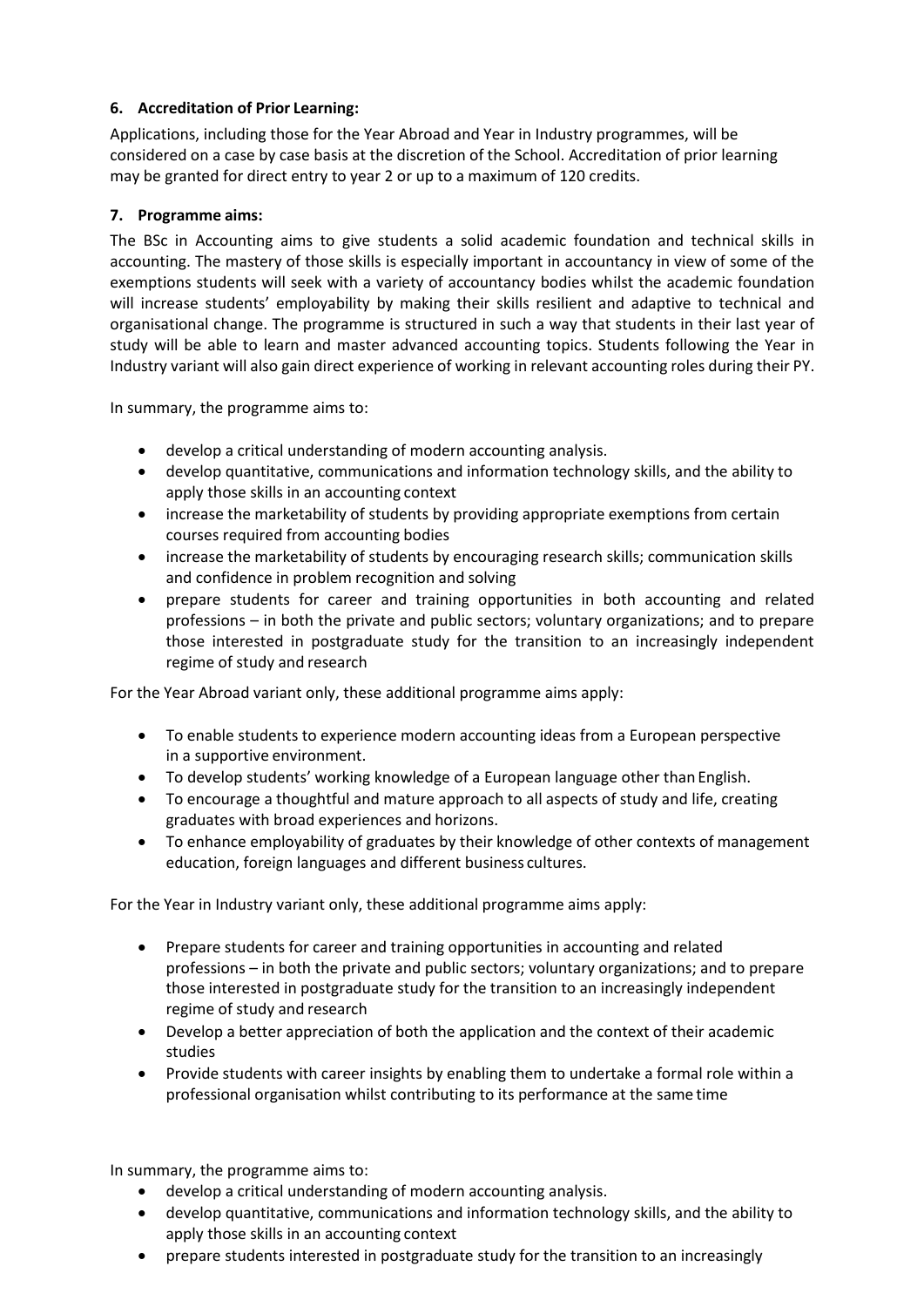independent regime of study and research

### **8. Reference points used to inform the programme specification:**

- QAA Benchmarking Statement for: Bachelor's degree: (General) Business and Management [http://www.qaa.ac.uk/Publications/InformationAndGuidance/Pages/Subject-benchmark](http://www.qaa.ac.uk/Publications/InformationAndGuidance/Pages/Subject-benchmark-statement-General-business-and-management.aspx)[statement-General-business-and-management.aspx](http://www.qaa.ac.uk/Publications/InformationAndGuidance/Pages/Subject-benchmark-statement-General-business-and-management.aspx)
- Accounting [http://www.qaa.ac.uk/Publications/InformationAndGuidance/Pages/Subject-benchmark](http://www.qaa.ac.uk/Publications/InformationAndGuidance/Pages/Subject-benchmark-statement-Accounting.aspx)[statement-Accounting.aspx](http://www.qaa.ac.uk/Publications/InformationAndGuidance/Pages/Subject-benchmark-statement-Accounting.aspx)
- Finance [http://www.qaa.ac.uk/Publications/InformationAndGuidance/Pages/Subject-benchmark](http://www.qaa.ac.uk/Publications/InformationAndGuidance/Pages/Subject-benchmark-statement-Finance.aspx)[statement-Finance.aspx](http://www.qaa.ac.uk/Publications/InformationAndGuidance/Pages/Subject-benchmark-statement-Finance.aspx)
- University of Leicester Senate Regulations: <http://www2.le.ac.uk/offices/sas2/regulations/documents/general-regulations.pdf>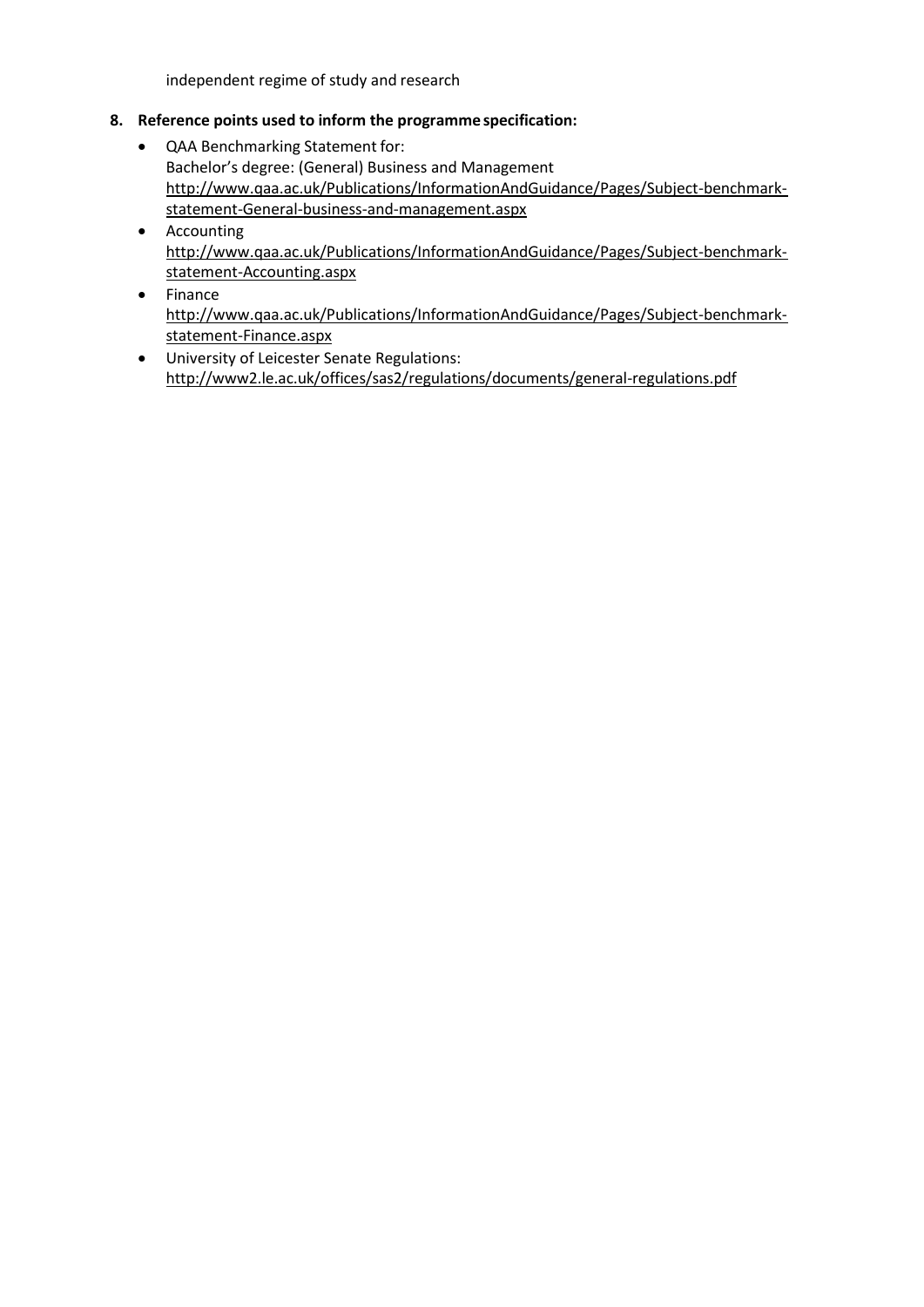- University of Leicester Learning & Teaching Strategy: <http://www2.le.ac.uk/offices/sas2/quality/learnteach>
- Annual and Periodic Developmental Review
- External Examiners' reports
- Student Feedback (formally through questionnaires and Staff-Student Liaison Committees; informally, for example, through student contact with module tutors, personal tutors, and programme leaders)
- The requirements of the Race Relations Act 2000
- The requirements of the Special Education Needs and Disability Act 2001
- The University of Leicester's Widening Participation Strategy
- The University's Equal Opportunities Statement
- The University's Procedures for Managing Higher Education Provision with Others: Students and Academic Services and the specific Students Placements chapter
- QAA UK Quality Code for Higher Education (chapters B10, B4, B3)

ASET: Good Practice Guide for Work Based Learning in Higher Education (September 2013)

#### **9. Programme Outcomes:**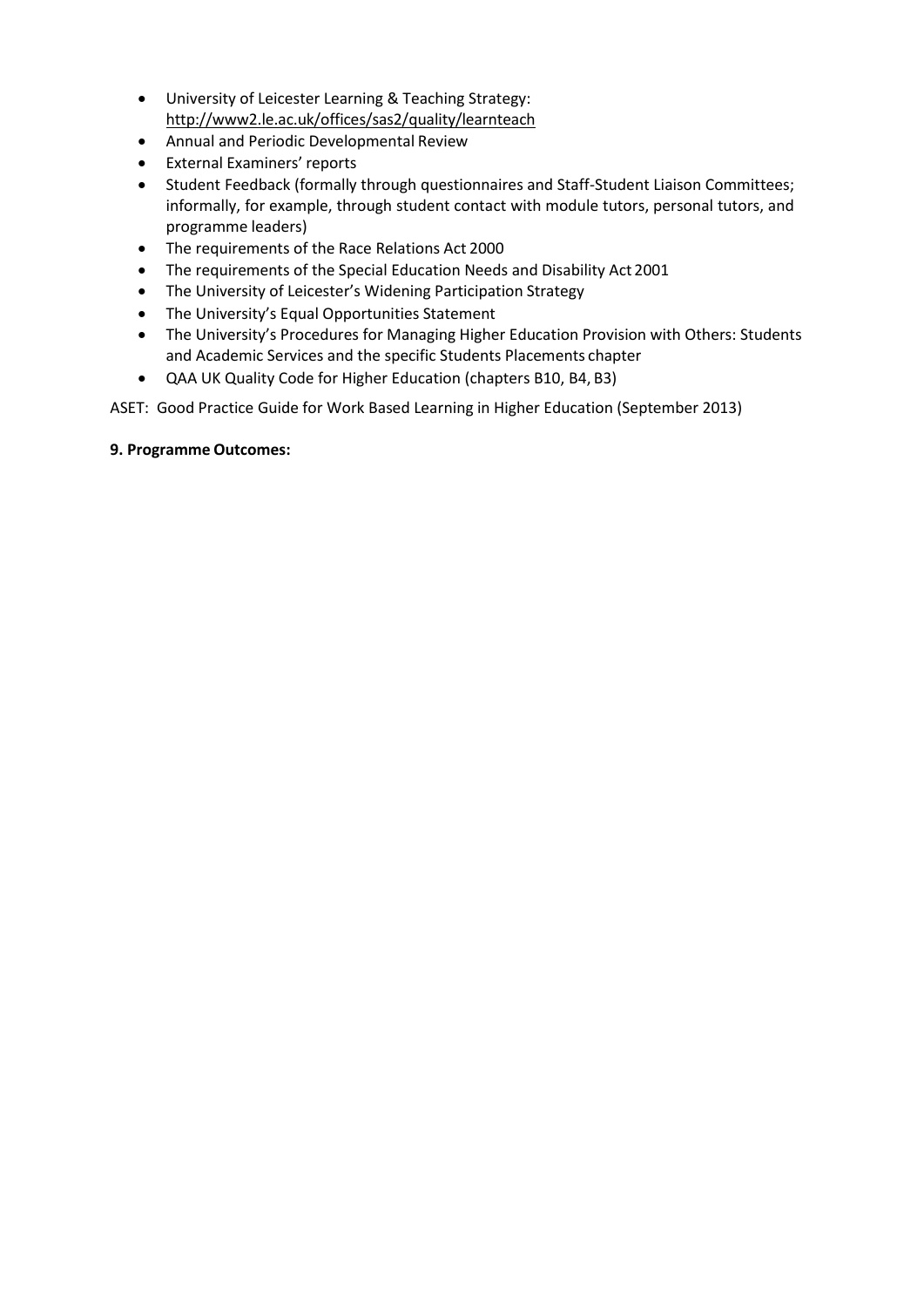|    | <b>BSc Accounting</b>                                                                                 |                                                                                |                                                                         |  |  |  |
|----|-------------------------------------------------------------------------------------------------------|--------------------------------------------------------------------------------|-------------------------------------------------------------------------|--|--|--|
|    | <b>Teaching and Learning Methods</b><br><b>Intended Learning Outcomes</b><br><b>How Demonstrated?</b> |                                                                                |                                                                         |  |  |  |
|    | (a) Discipline specific knowledge and competencies                                                    |                                                                                |                                                                         |  |  |  |
|    | (i) Mastery of an appropriate body of knowledge                                                       |                                                                                |                                                                         |  |  |  |
| 1. | Basic competency in<br>management and financial                                                       | The primary means of delivery will<br>be lectures, supported by seminars.      | ILO 1: Exams; written assignments                                       |  |  |  |
|    | accounting.                                                                                           | Seminars can take on different                                                 | ILO 2.: Exams; Assignments; article                                     |  |  |  |
|    |                                                                                                       | forms. For some modules, seminars                                              | reports                                                                 |  |  |  |
| 2. | Grounding in elementary<br>management and basic                                                       | will be exclusively focussed on                                                | ILO 3. Exams; Essay assignments                                         |  |  |  |
|    | micro and macroeconomics                                                                              | problem solving. In modules where                                              | ILO 4. Exams                                                            |  |  |  |
|    | and elementary statistics.                                                                            | cases are used, such cases may be                                              |                                                                         |  |  |  |
| 3. | Competency in advanced                                                                                | studied in seminars. Blackboard<br>support is available for all modules.       | ILO 5. Exams; written assignments                                       |  |  |  |
|    | accounting concepts                                                                                   | Guided independent learning is                                                 |                                                                         |  |  |  |
|    | (auditing; accounting and                                                                             | available in most modules (with                                                |                                                                         |  |  |  |
|    | control).                                                                                             | reading lists given out to students).                                          | Coursework will take on different                                       |  |  |  |
| 4. | Competency in basic                                                                                   | For certain modules reading lists are                                          | forms: essay assignments or also                                        |  |  |  |
|    | finance                                                                                               | less appropriate: i.e. the focus is on<br>acquiring the basic building blocks. | case studies or also exercises (where                                   |  |  |  |
| 5. | Competency in advanced                                                                                | Modules support material on                                                    | appropriate). Students will be                                          |  |  |  |
|    | auditing and taxation                                                                                 | Blackboard                                                                     | exposed to a variety of assessment<br>techniques. Although the B.Sc. in |  |  |  |
|    | concepts.                                                                                             | The first year will provide for a solid                                        | Accountancy stresses technical                                          |  |  |  |
|    |                                                                                                       | grounding in the four pillars of any                                           | knowledge it is hugely important                                        |  |  |  |
|    |                                                                                                       | business management degree -                                                   | that students also express their                                        |  |  |  |
|    |                                                                                                       | with an emphasis on accountancy:                                               | knowledge via other routes such as                                      |  |  |  |
|    |                                                                                                       | i.e. financial and management<br>accounting are semester long                  | through essay assignments.                                              |  |  |  |
|    |                                                                                                       | courses.                                                                       |                                                                         |  |  |  |
|    |                                                                                                       |                                                                                |                                                                         |  |  |  |
|    |                                                                                                       | The second year provides for the<br>first phase of specialization.             |                                                                         |  |  |  |
|    |                                                                                                       | [Students undertaking the year                                                 |                                                                         |  |  |  |
|    |                                                                                                       | abroad will, in their third year,                                              |                                                                         |  |  |  |
|    |                                                                                                       | experience modern accounting                                                   |                                                                         |  |  |  |
|    |                                                                                                       | ideas from outside the UK.] The                                                |                                                                         |  |  |  |
|    |                                                                                                       | third year [year four, for students<br>on the year abroad/year in industry     |                                                                         |  |  |  |
|    |                                                                                                       | variant] will provide for the second                                           |                                                                         |  |  |  |
|    |                                                                                                       | phase of specialization.                                                       |                                                                         |  |  |  |
|    |                                                                                                       | The 'corporation' as an object of                                              |                                                                         |  |  |  |
|    |                                                                                                       | study is heavily considered in the                                             |                                                                         |  |  |  |
|    |                                                                                                       | second year: corporate governance                                              |                                                                         |  |  |  |
|    |                                                                                                       | studies governance structures;                                                 |                                                                         |  |  |  |
|    |                                                                                                       | whilst corporate finance looks at<br>debt/equity decisions. Financial          |                                                                         |  |  |  |
|    |                                                                                                       | reports are also analysed in the                                               |                                                                         |  |  |  |
|    |                                                                                                       | accountancy course. Accounting and                                             |                                                                         |  |  |  |
|    |                                                                                                       | control is also central.                                                       |                                                                         |  |  |  |
|    |                                                                                                       | In year 3 [year four, for students in                                          |                                                                         |  |  |  |
|    |                                                                                                       | the                                                                            |                                                                         |  |  |  |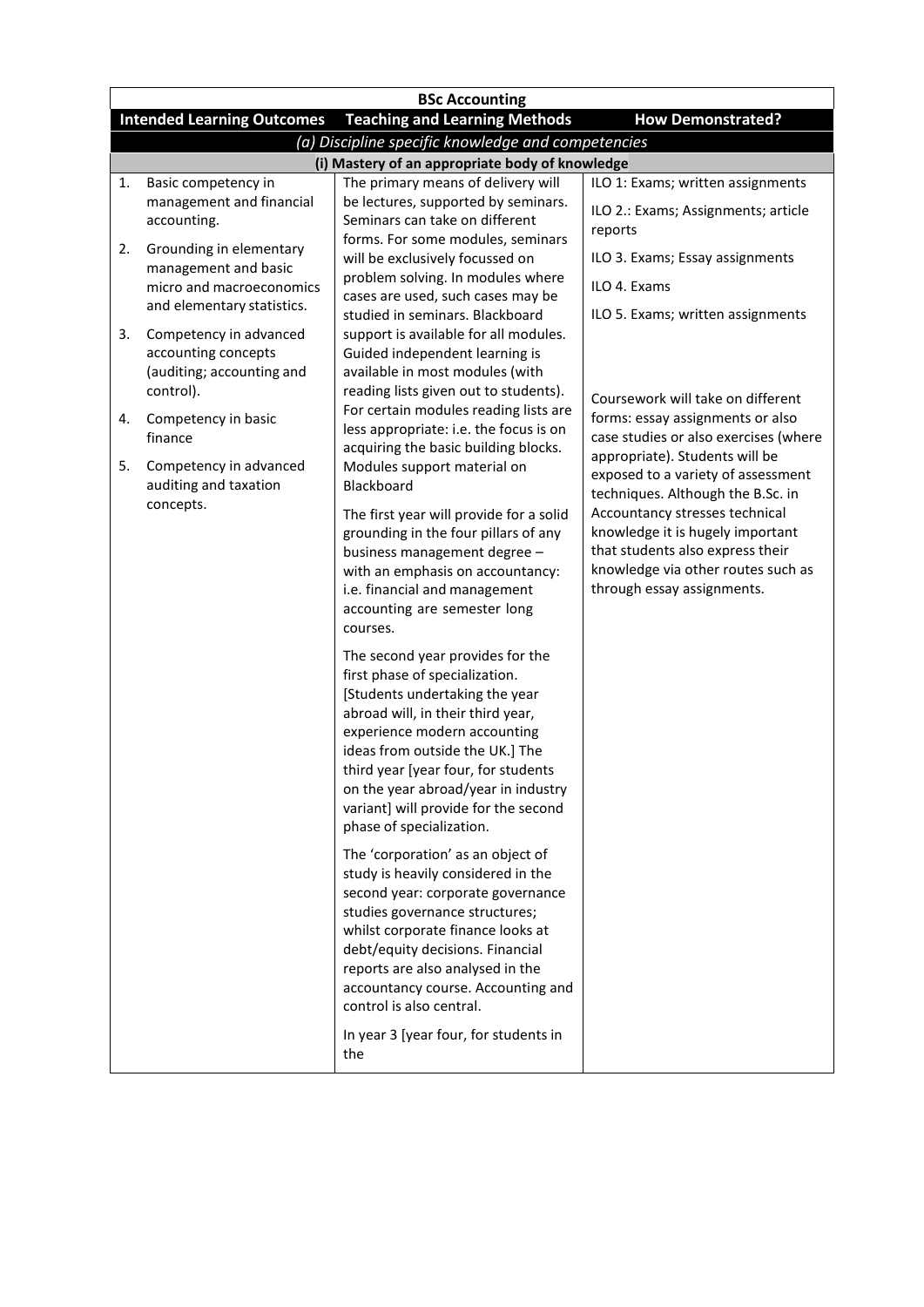| <b>BSc Accounting</b>             |                                                                                                                                                                                                                                                                                                                                                                                                                                |                          |  |
|-----------------------------------|--------------------------------------------------------------------------------------------------------------------------------------------------------------------------------------------------------------------------------------------------------------------------------------------------------------------------------------------------------------------------------------------------------------------------------|--------------------------|--|
| <b>Intended Learning Outcomes</b> | <b>Teaching and Learning Methods</b>                                                                                                                                                                                                                                                                                                                                                                                           | <b>How Demonstrated?</b> |  |
|                                   | year abroad/year in industry<br>variant] advanced taxation is an<br>important area of study (this is a<br>key course which will distinguish<br>Leicester Accounting students from<br>students who come from many<br>other Accounting programmes in<br>the UK). Auditing at an advanced<br>level is also required from students<br>in the third year [year four for<br>students on the year abroad/year in<br>industry variant. |                          |  |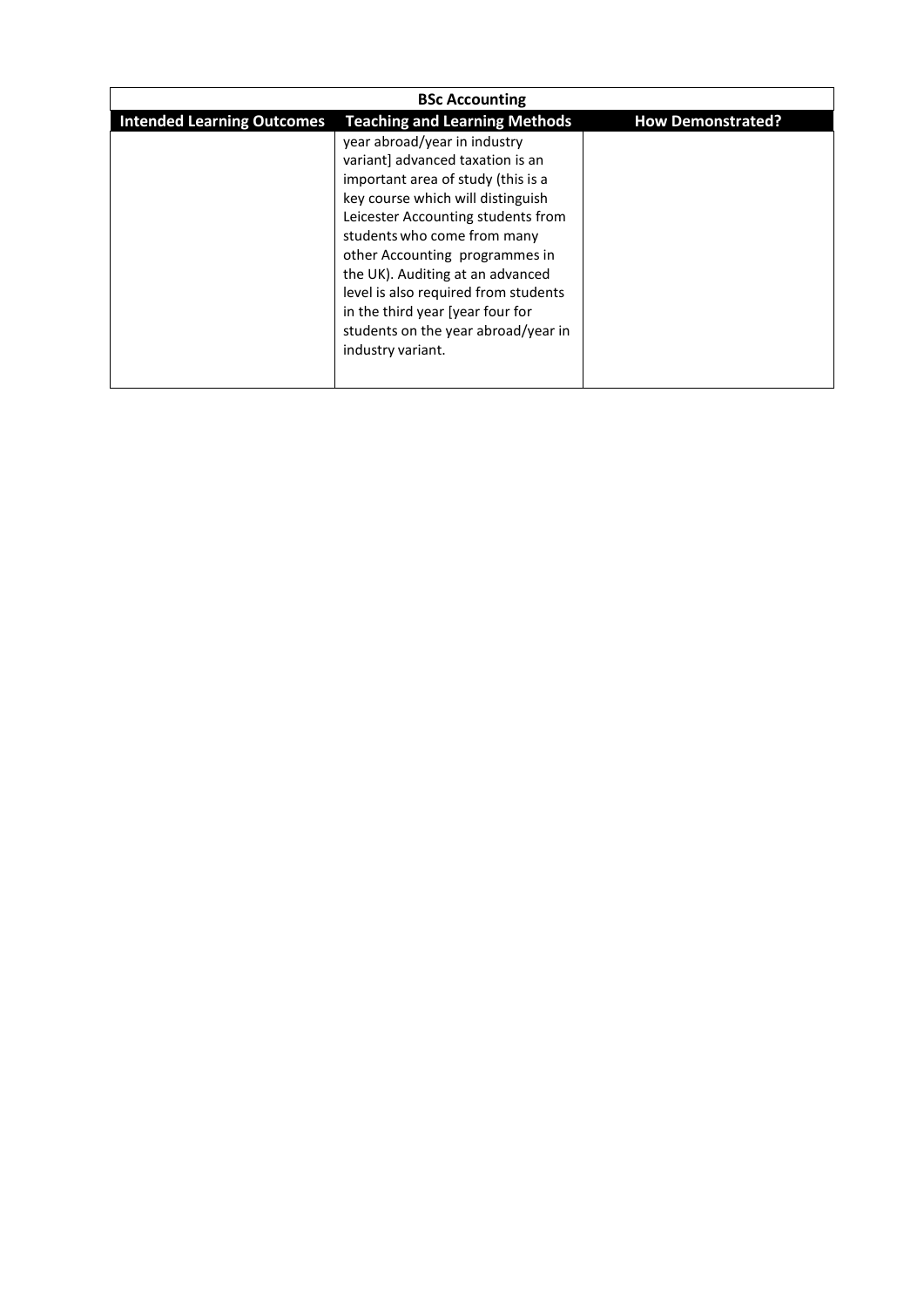| <b>BSc Accounting</b>                                                                                                  |                                                                                                                                                                                                                                                                                           |                                                                                                                                                                                                                                       |  |  |
|------------------------------------------------------------------------------------------------------------------------|-------------------------------------------------------------------------------------------------------------------------------------------------------------------------------------------------------------------------------------------------------------------------------------------|---------------------------------------------------------------------------------------------------------------------------------------------------------------------------------------------------------------------------------------|--|--|
| <b>Intended Learning Outcomes</b>                                                                                      | <b>Teaching and Learning Methods</b>                                                                                                                                                                                                                                                      | <b>How Demonstrated?</b>                                                                                                                                                                                                              |  |  |
|                                                                                                                        | (ii) Understanding and application of key concepts and techniques                                                                                                                                                                                                                         |                                                                                                                                                                                                                                       |  |  |
| 1. Ability to determine basic<br>principles of management and<br>financial accounting.                                 | As above with emphasis on essay<br>assignments and case analysis,<br>where students need to show their<br>deeper understanding of financial<br>statements and legal and ethical<br>requirements in practice.<br>The primary means of delivery will<br>be lectures, supported by seminars. | ILO 1.: Exams; written assignments                                                                                                                                                                                                    |  |  |
| 2. Ability to demonstrate<br>familiarity with basic micro and                                                          |                                                                                                                                                                                                                                                                                           | ILO 2.: Exams; Assignments; article<br>reports                                                                                                                                                                                        |  |  |
| macroeconomics; and with                                                                                               |                                                                                                                                                                                                                                                                                           | ILO 3. Exams; Essay assignments                                                                                                                                                                                                       |  |  |
| elementary management<br>concepts; and with basic                                                                      |                                                                                                                                                                                                                                                                                           | ILO 4. Exams; Written assignments                                                                                                                                                                                                     |  |  |
| statistical concepts.                                                                                                  | Seminars can take on different                                                                                                                                                                                                                                                            | ILO 5. Essay assignments                                                                                                                                                                                                              |  |  |
| 3. Ability to demonstrate<br>knowledge of principles of<br>personal and business                                       | forms. For some modules, seminars<br>will be exclusively focussed on<br>exercise solving. In modules where                                                                                                                                                                                | ILO 6. Essay assignments                                                                                                                                                                                                              |  |  |
| taxation and corporate                                                                                                 | cases are used, such cases may be<br>studied in seminars. Blackboard                                                                                                                                                                                                                      | ILOs also demonstrated through:                                                                                                                                                                                                       |  |  |
| governance.                                                                                                            | support is available for all modules.                                                                                                                                                                                                                                                     | Oral presentations                                                                                                                                                                                                                    |  |  |
| 4. Ability to demonstrate<br>knowledge of company                                                                      | Guided independent learning is<br>available in most modules (with                                                                                                                                                                                                                         | Dissertation (3rd/4 <sup>th</sup> year)                                                                                                                                                                                               |  |  |
| financial statements.<br>5. Ability to articulate a deeper<br>understanding of financial<br>statements and their uses. | reading lists given out to students).<br>For certain modules reading lists are<br>less appropriate: i.e. the focus is on<br>acquiring the basic building blocks.                                                                                                                          | Elective modules (2 <sup>nd</sup> and 3 <sup>rd</sup> /4 <sup>th</sup><br>year at Leicester, with a wide choice<br>of modules at partner institutions<br>during the year abroad)                                                      |  |  |
| 6. Ability to analyse critically<br>issues which relate to legal,<br>ethical and auditing principles.                  |                                                                                                                                                                                                                                                                                           |                                                                                                                                                                                                                                       |  |  |
| 7. Real world application of<br>theory and concepts practice                                                           | Year in Industry only                                                                                                                                                                                                                                                                     | Completion of weekly learning log<br>recording skills development, major<br>achievements, key areas of work,<br>learning points and challenges<br>overcome.                                                                           |  |  |
|                                                                                                                        |                                                                                                                                                                                                                                                                                           | 2500 word reflective essay which is<br>formally assessed on pass or fail<br>basis. This assesses the depth of<br>reflection, review of skill<br>development and areas of strength,<br>links between practice, theory and<br>concepts. |  |  |
|                                                                                                                        |                                                                                                                                                                                                                                                                                           | Formative feedback via Personal<br>Tutor at 4 points during the year.                                                                                                                                                                 |  |  |
|                                                                                                                        |                                                                                                                                                                                                                                                                                           | Formative feedback from employer<br>regarding reflection on skills<br>development, areas of strength and<br>weakness and contribution to the<br>workplace.                                                                            |  |  |
|                                                                                                                        |                                                                                                                                                                                                                                                                                           |                                                                                                                                                                                                                                       |  |  |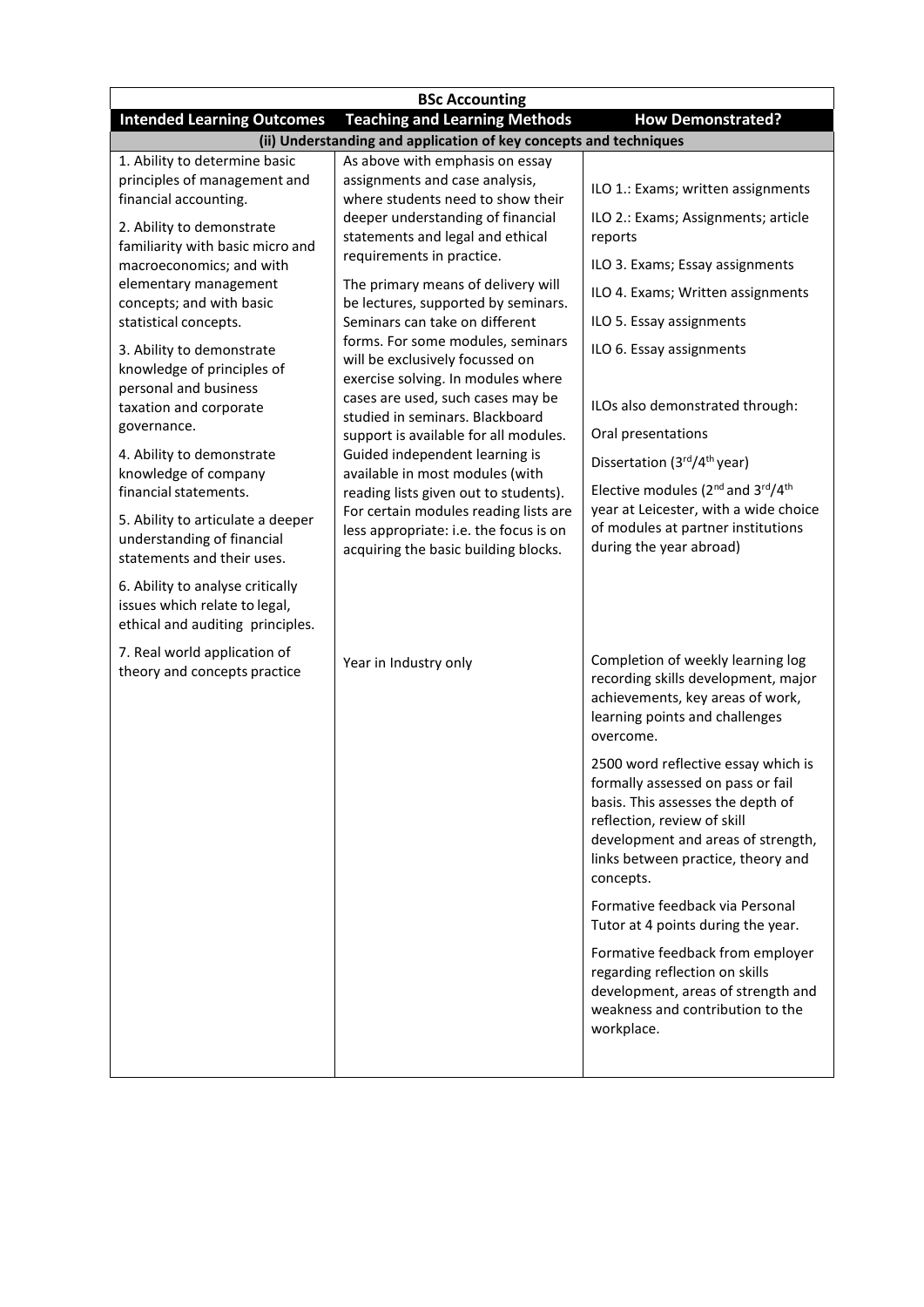| <b>BSc Accounting</b>                                                                                 |                                                                       |                                                                                                                                                                                                                                       |  |  |  |
|-------------------------------------------------------------------------------------------------------|-----------------------------------------------------------------------|---------------------------------------------------------------------------------------------------------------------------------------------------------------------------------------------------------------------------------------|--|--|--|
| <b>Teaching and Learning Methods</b><br><b>Intended Learning Outcomes</b><br><b>How Demonstrated?</b> |                                                                       |                                                                                                                                                                                                                                       |  |  |  |
| (iii) Critical analysis of key issues                                                                 |                                                                       |                                                                                                                                                                                                                                       |  |  |  |
| Critical analysis of financial<br>statements.                                                         | Core and option modules will allow<br>for the development of critical | Coursework (essay assignments and<br>case studies); dissertation.                                                                                                                                                                     |  |  |  |
| Critical analysis of issues relating<br>to corporate governance.                                      | analytical skills via lectures and<br>seminars.                       |                                                                                                                                                                                                                                       |  |  |  |
| Critical analysis of accounting<br>regulation and auditing issues.                                    |                                                                       |                                                                                                                                                                                                                                       |  |  |  |
| Critical analysis of theoretical<br>aspects of accountancy.                                           |                                                                       |                                                                                                                                                                                                                                       |  |  |  |
| Critical analysis of accountancy<br>in small/medium/non-profit<br>organizations.                      |                                                                       |                                                                                                                                                                                                                                       |  |  |  |
| Critical analysis of the relevant<br>issues in practice                                               | Year in Industry only                                                 | Completion of weekly learning log<br>recording skills development, major<br>achievements, key areas of work,<br>learning points and challenges<br>overcome.                                                                           |  |  |  |
|                                                                                                       |                                                                       | 2500 word reflective essay which is<br>formally assessed on pass or fail<br>basis. This assesses the depth of<br>reflection, review of skill<br>development and areas of strength,<br>links between practice, theory and<br>concepts. |  |  |  |
|                                                                                                       |                                                                       | Formative feedback via Personal<br>Tutor at 4 points during the year.                                                                                                                                                                 |  |  |  |
|                                                                                                       |                                                                       | Formative feedback from employer<br>regarding reflection on skills<br>development, areas of strength and<br>weakness and contribution to the<br>workplace.                                                                            |  |  |  |
|                                                                                                       |                                                                       |                                                                                                                                                                                                                                       |  |  |  |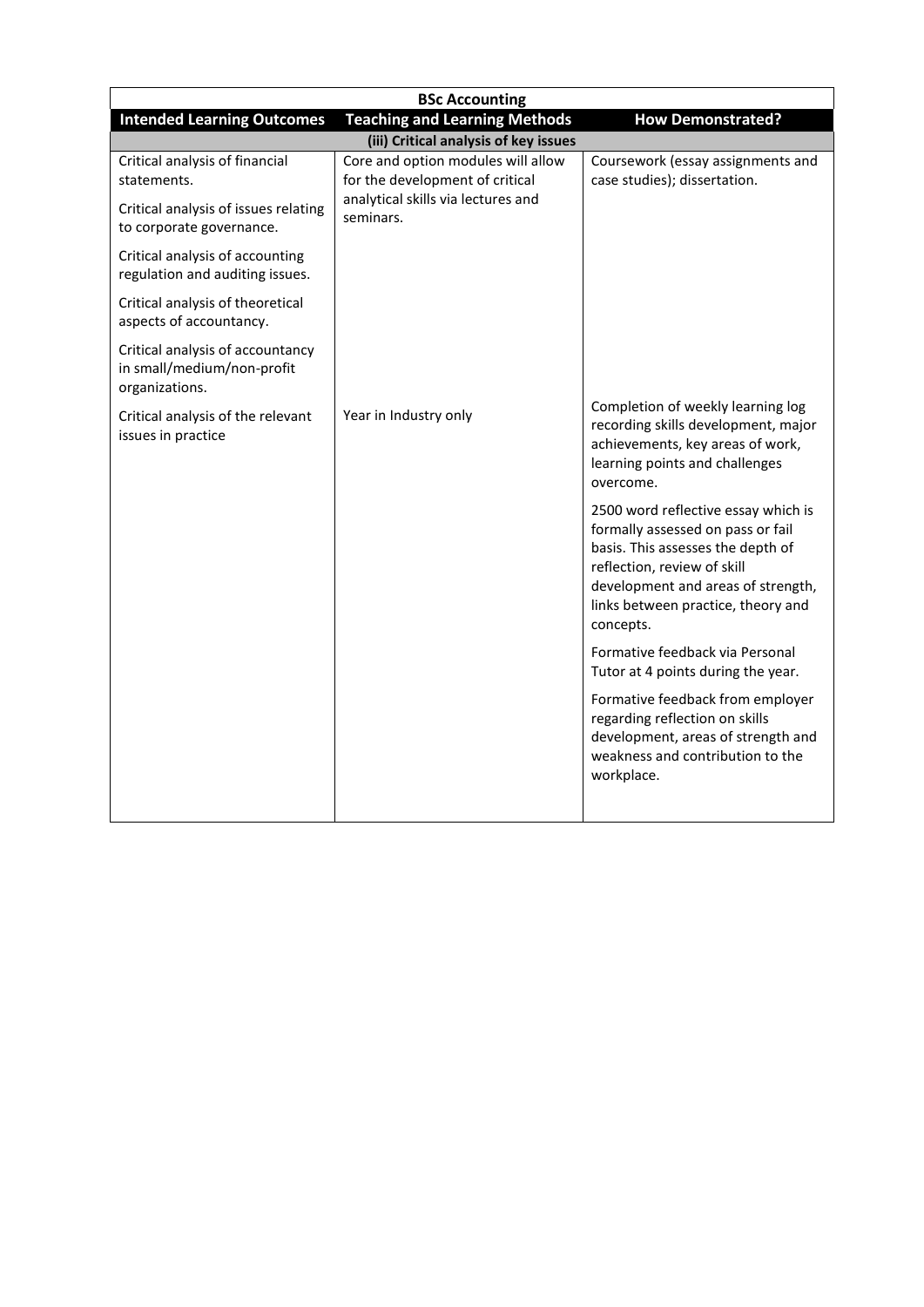| <b>BSc Accounting</b>                                                                                                                                                                               |                                                                       |                                                                                                                                                                                                                                       |  |  |
|-----------------------------------------------------------------------------------------------------------------------------------------------------------------------------------------------------|-----------------------------------------------------------------------|---------------------------------------------------------------------------------------------------------------------------------------------------------------------------------------------------------------------------------------|--|--|
| <b>Intended Learning Outcomes</b>                                                                                                                                                                   | <b>Teaching and Learning Methods</b>                                  | <b>How Demonstrated?</b>                                                                                                                                                                                                              |  |  |
|                                                                                                                                                                                                     | (iv) Clear and concise presentation of material                       |                                                                                                                                                                                                                                       |  |  |
| Financial analysis.                                                                                                                                                                                 | Teacher led seminars and Student                                      | Presentations.                                                                                                                                                                                                                        |  |  |
| Financial report analysis.                                                                                                                                                                          | Presentations/ Student report<br>writing/ Student case writing/ essay | Course work.                                                                                                                                                                                                                          |  |  |
|                                                                                                                                                                                                     | assignment writing                                                    | Dissertation.                                                                                                                                                                                                                         |  |  |
| Presentation both orally and in<br>writing to colleagues and<br>managers, meeting appropriate<br>professional standards including<br>structure, reflective content,                                 | Year in Industry only                                                 | Completion of weekly learning log<br>recording skills development, major<br>achievements, key areas of work,<br>learning points and challenges<br>overcome.                                                                           |  |  |
| clarity, succinctness and<br>comprehensive response to<br>questions.                                                                                                                                |                                                                       | 2500 word reflective essay which is<br>formally assessed on pass or fail<br>basis. This assesses the depth of<br>reflection, review of skill<br>development and areas of strength,<br>links between practice, theory and<br>concepts. |  |  |
|                                                                                                                                                                                                     |                                                                       | Formative feedback via Personal<br>Tutor at 4 points during the year.                                                                                                                                                                 |  |  |
|                                                                                                                                                                                                     |                                                                       | Formative feedback from employer<br>regarding reflection on skills<br>development, areas of strength and<br>weakness and contribution to the<br>workplace.                                                                            |  |  |
|                                                                                                                                                                                                     |                                                                       |                                                                                                                                                                                                                                       |  |  |
|                                                                                                                                                                                                     | (v) Critical appraisal of evidence with appropriate insight           |                                                                                                                                                                                                                                       |  |  |
| Ability to demonstrate the<br>deeper reasons for uses of<br>financial statements.                                                                                                                   | Lectures/seminars/guided reading.                                     | Dissertation/coursework.                                                                                                                                                                                                              |  |  |
| Ability to apply an accountancy<br>based analysis to issues in<br>regulation/auditing/accountancy<br>of small-medium and non-profit<br>organizations.                                               |                                                                       |                                                                                                                                                                                                                                       |  |  |
| (vi) Other discipline specific competencies                                                                                                                                                         |                                                                       |                                                                                                                                                                                                                                       |  |  |
| Due to the unique nature of the<br><b>Advanced Taxation and</b><br>Auditing modules(in the fourth<br>year), students will have<br>acquired unique competencies<br>in differentiating key aspects of | Lectures/guided reading.                                              | Dissertation/coursework.                                                                                                                                                                                                              |  |  |
| accounting in practice.                                                                                                                                                                             |                                                                       |                                                                                                                                                                                                                                       |  |  |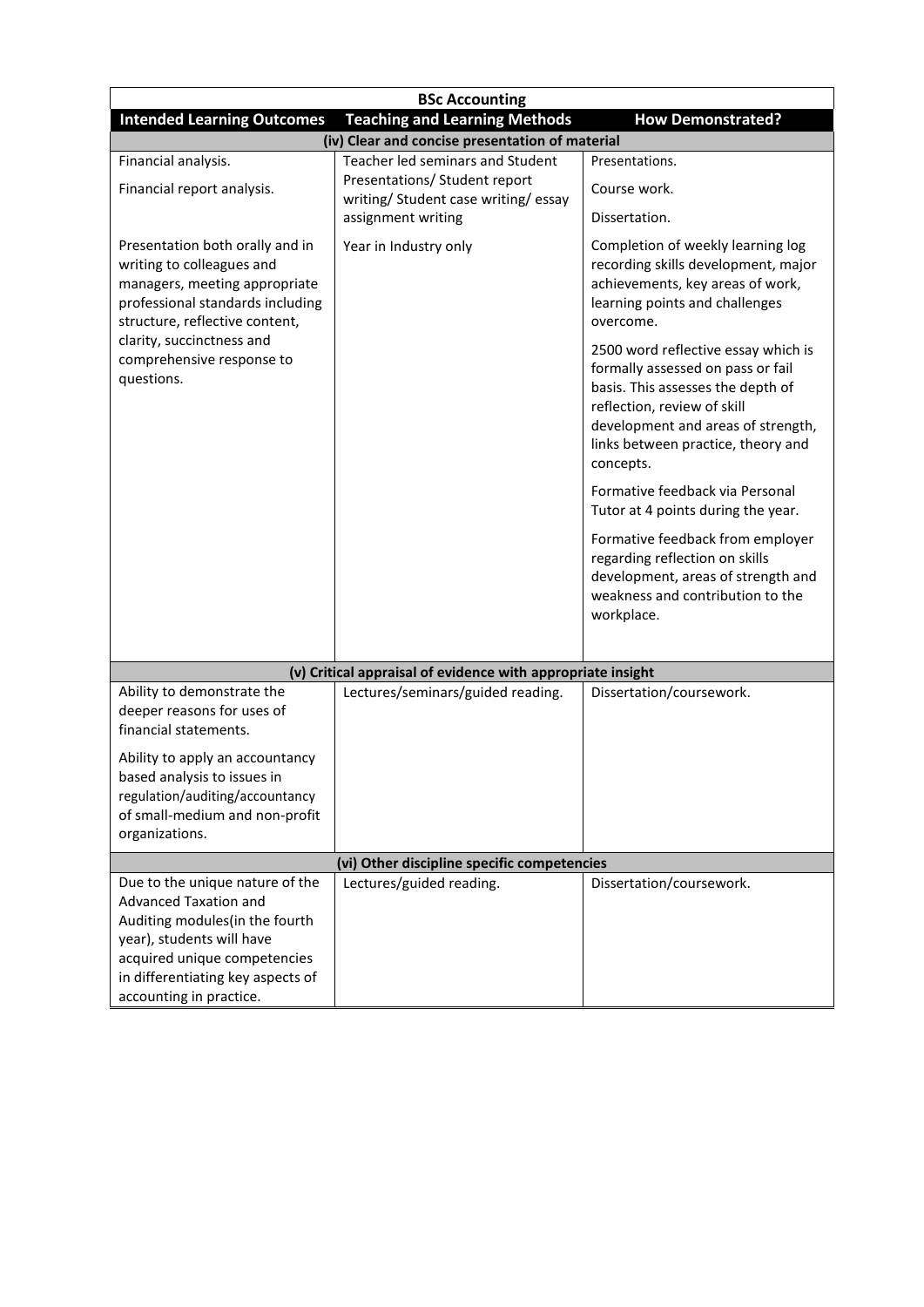| <b>BSc Accounting</b>                                                                                                                                                                                                                    |                                                                                                                                 |                                                                                                                                                                                                                                                                                                                                                                                                                                                                                                                                                                                                                               |  |  |  |
|------------------------------------------------------------------------------------------------------------------------------------------------------------------------------------------------------------------------------------------|---------------------------------------------------------------------------------------------------------------------------------|-------------------------------------------------------------------------------------------------------------------------------------------------------------------------------------------------------------------------------------------------------------------------------------------------------------------------------------------------------------------------------------------------------------------------------------------------------------------------------------------------------------------------------------------------------------------------------------------------------------------------------|--|--|--|
| <b>Intended Learning Outcomes</b>                                                                                                                                                                                                        | <b>Teaching and Learning Methods</b><br>(b) Transferable skills                                                                 | <b>How Demonstrated?</b>                                                                                                                                                                                                                                                                                                                                                                                                                                                                                                                                                                                                      |  |  |  |
| (i) Oral communication                                                                                                                                                                                                                   |                                                                                                                                 |                                                                                                                                                                                                                                                                                                                                                                                                                                                                                                                                                                                                                               |  |  |  |
| Oral presentation of case study<br>analysis.                                                                                                                                                                                             | Lectures/ seminars/ guided reading                                                                                              | Coursework.                                                                                                                                                                                                                                                                                                                                                                                                                                                                                                                                                                                                                   |  |  |  |
| Ability to make oral<br>presentations and to respond<br>effectively to questioning during<br>Year in Industry.<br>Ability to participate effectively<br>in group discussions with<br>managers and colleagues during<br>Year in Industry. | Year in Industry only                                                                                                           | Completion of weekly learning log<br>recording skills development, major<br>achievements, key areas of work,<br>learning points and challenges<br>overcome.<br>2500 word reflective essay which is<br>formally assessed on pass or fail<br>basis. This assesses the depth of<br>reflection, review of skill<br>development and areas of strength,<br>links between practice, theory and<br>concepts.<br>Formative feedback via Personal<br>Tutor at 4 points during the year.<br>Formative feedback from employer<br>regarding reflection on skills<br>development, areas of strength and<br>weakness and contribution to the |  |  |  |
|                                                                                                                                                                                                                                          |                                                                                                                                 | workplace.                                                                                                                                                                                                                                                                                                                                                                                                                                                                                                                                                                                                                    |  |  |  |
|                                                                                                                                                                                                                                          | (ii) Written communication                                                                                                      |                                                                                                                                                                                                                                                                                                                                                                                                                                                                                                                                                                                                                               |  |  |  |
| Academic writing.                                                                                                                                                                                                                        | Teacher led Seminars and Student<br>Presentations/Student report<br>writing/ Student case writing/ essay<br>assignment writing. | Dissertation; coursework.                                                                                                                                                                                                                                                                                                                                                                                                                                                                                                                                                                                                     |  |  |  |
| Ability to use language in a<br>written format in a manner<br>appropriate for professional<br>audiences during PY.<br>Ability to be clear, fluent and<br>coherent in written expression<br>in a professional context during<br>PY.       | Year in Industry only                                                                                                           | Completion of weekly learning log<br>recording skills development, major<br>achievements, key areas of work,<br>learning points and challenges<br>overcome.<br>2500 word reflective essay which is<br>formally assessed on pass or fail<br>basis. This assesses the depth of<br>reflection, review of skill<br>development and areas of strength,<br>links between practice, theory and<br>concepts.<br>Formative feedback via Personal                                                                                                                                                                                       |  |  |  |
|                                                                                                                                                                                                                                          |                                                                                                                                 | Tutor at 4 points during the year.<br>Formative feedback from employer<br>regarding reflection on skills<br>development, areas of strength and<br>weakness and contribution to the<br>workplace.                                                                                                                                                                                                                                                                                                                                                                                                                              |  |  |  |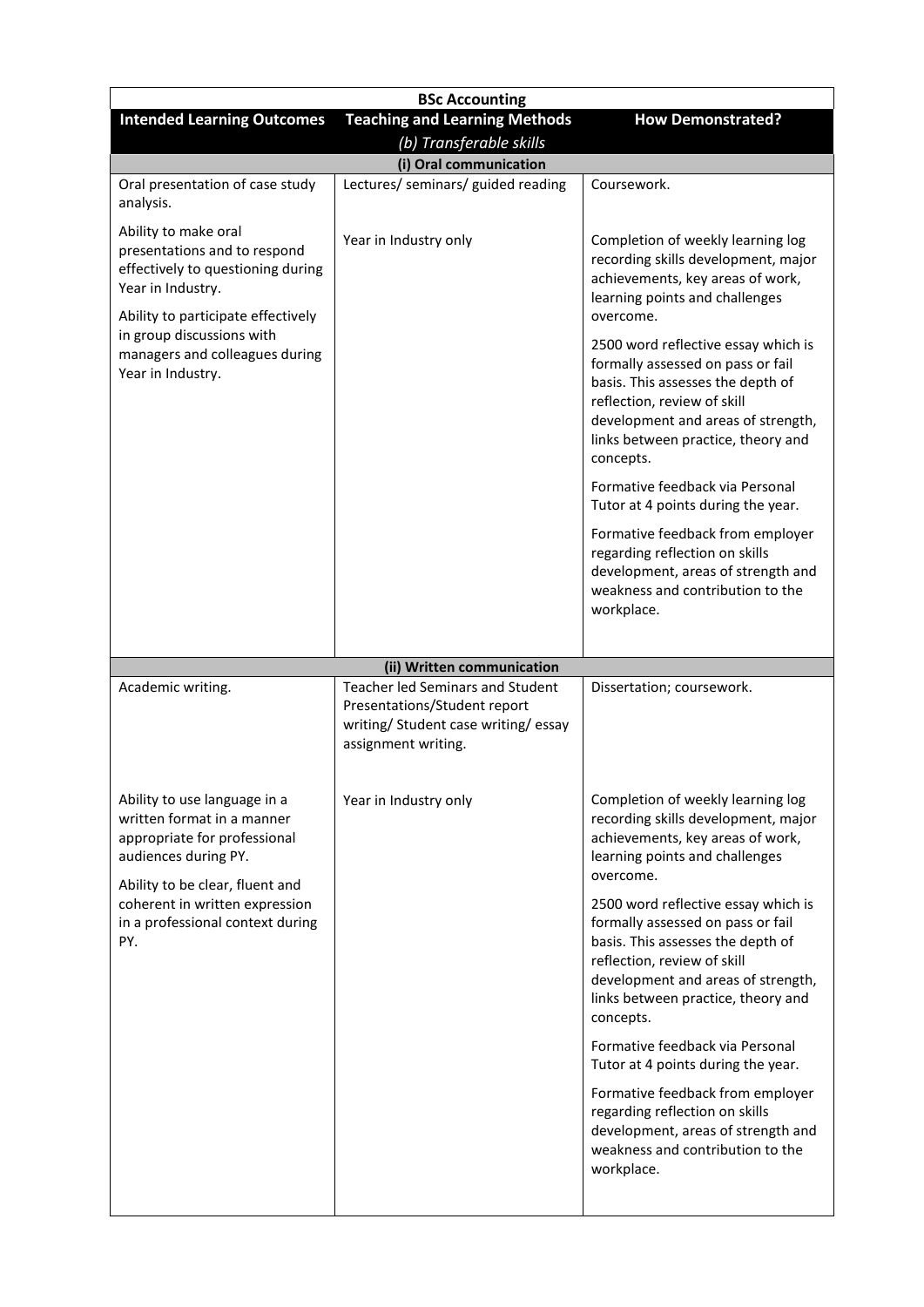| <b>BSc Accounting</b>                                                                                                                         |                                    |                                                                                                                                                                                                                                                                                                                                                                                                                                                                                                                                                                                                                                             |  |  |  |
|-----------------------------------------------------------------------------------------------------------------------------------------------|------------------------------------|---------------------------------------------------------------------------------------------------------------------------------------------------------------------------------------------------------------------------------------------------------------------------------------------------------------------------------------------------------------------------------------------------------------------------------------------------------------------------------------------------------------------------------------------------------------------------------------------------------------------------------------------|--|--|--|
| <b>Teaching and Learning Methods</b><br><b>Intended Learning Outcomes</b><br><b>How Demonstrated?</b>                                         |                                    |                                                                                                                                                                                                                                                                                                                                                                                                                                                                                                                                                                                                                                             |  |  |  |
|                                                                                                                                               | (iii) Information technology       |                                                                                                                                                                                                                                                                                                                                                                                                                                                                                                                                                                                                                                             |  |  |  |
| Word processing                                                                                                                               | Lectures, practical classes, group | Dissertation; coursework.                                                                                                                                                                                                                                                                                                                                                                                                                                                                                                                                                                                                                   |  |  |  |
| Excel                                                                                                                                         | work, independent research         |                                                                                                                                                                                                                                                                                                                                                                                                                                                                                                                                                                                                                                             |  |  |  |
| Research databases                                                                                                                            |                                    |                                                                                                                                                                                                                                                                                                                                                                                                                                                                                                                                                                                                                                             |  |  |  |
| Powerpoint                                                                                                                                    |                                    |                                                                                                                                                                                                                                                                                                                                                                                                                                                                                                                                                                                                                                             |  |  |  |
| Accounting                                                                                                                                    |                                    |                                                                                                                                                                                                                                                                                                                                                                                                                                                                                                                                                                                                                                             |  |  |  |
| software (Sage)                                                                                                                               |                                    |                                                                                                                                                                                                                                                                                                                                                                                                                                                                                                                                                                                                                                             |  |  |  |
| Ability to source, analyse and<br>present materials clearly and<br>effectively using appropriate IT<br>resources in a professional<br>context | Year in Industry only              | Completion of weekly learning log<br>recording skills development, major<br>achievements, key areas of work,<br>learning points and challenges<br>overcome.<br>2500 word reflective essay which is<br>formally assessed on pass or fail<br>basis. This assesses the depth of<br>reflection, review of skill<br>development and areas of strength,<br>links between practice, theory and<br>concepts.<br>Formative feedback via Personal<br>Tutor at 4 points during the year.<br>Formative feedback from employer<br>regarding reflection on skills<br>development, areas of strength and<br>weakness and contribution to the<br>workplace. |  |  |  |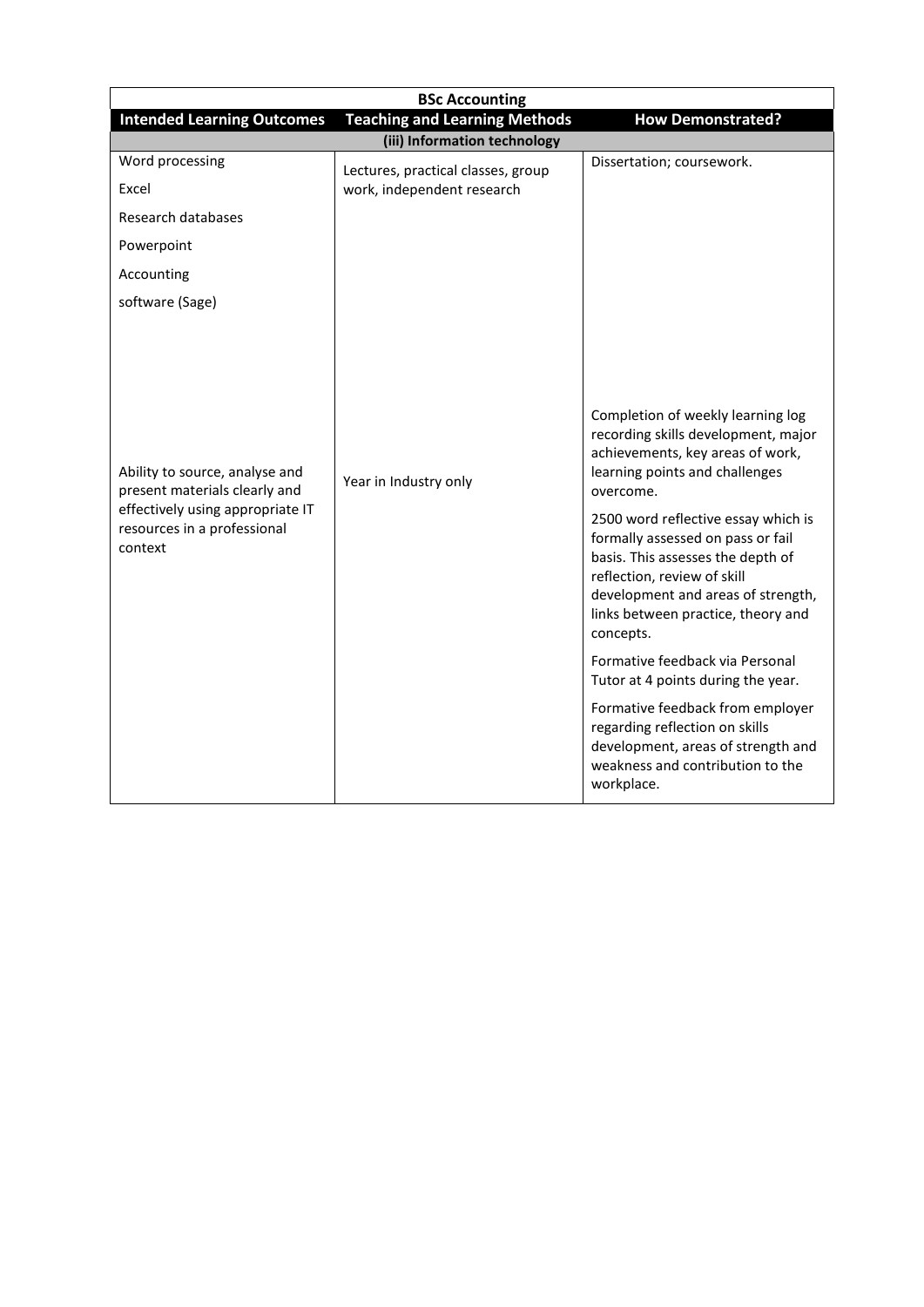| <b>BSc Accounting</b>                                                                                                                                                                                          |                                                                                                           |                                                                                                                                                                                                                                       |  |
|----------------------------------------------------------------------------------------------------------------------------------------------------------------------------------------------------------------|-----------------------------------------------------------------------------------------------------------|---------------------------------------------------------------------------------------------------------------------------------------------------------------------------------------------------------------------------------------|--|
| <b>Intended Learning Outcomes</b>                                                                                                                                                                              | <b>Teaching and Learning Methods</b>                                                                      | <b>How Demonstrated?</b>                                                                                                                                                                                                              |  |
|                                                                                                                                                                                                                | (iv) Numeracy                                                                                             |                                                                                                                                                                                                                                       |  |
| Ability to calculate ratios.<br>Ability to calculate basic<br>statistical quantities.<br>Ability to construct, analyse and<br>interpret quantitative data<br>including accounts, in a<br>professional context. | <b>Teacher led Seminars and Student</b><br>Presentations/Student report<br>writing/ Student case writing. | Exams; coursework; dissertation.<br>Additional maths support will be<br>provided for first-year students who<br>do not have A level maths or<br>equivalent.                                                                           |  |
|                                                                                                                                                                                                                | Year in Industry only                                                                                     | Completion of weekly learning log<br>recording skills development, major<br>achievements, key areas of work,<br>learning points and challenges<br>overcome.                                                                           |  |
|                                                                                                                                                                                                                |                                                                                                           | 2500 word reflective essay which is<br>formally assessed on pass or fail<br>basis. This assesses the depth of<br>reflection, review of skill<br>development and areas of strength,<br>links between practice, theory and<br>concepts. |  |
|                                                                                                                                                                                                                |                                                                                                           | Formative feedback via Personal<br>Tutor at 4 points during the year.                                                                                                                                                                 |  |
|                                                                                                                                                                                                                |                                                                                                           | Formative feedback from employer<br>regarding reflection on skills<br>development, areas of strength and<br>weakness and contribution to the<br>workplace.                                                                            |  |
|                                                                                                                                                                                                                | (v) Team working                                                                                          |                                                                                                                                                                                                                                       |  |
| Ability to work in a group.                                                                                                                                                                                    | Seminar discussions.                                                                                      | Oral presentation.                                                                                                                                                                                                                    |  |
| Ability to contribute and<br>comment on ideas when<br>involved in group work.<br>Ability to work well in groups, to<br>draw appropriately on others'                                                           | Year in Industry only                                                                                     | Completion of weekly learning log<br>recording skills development, major<br>achievements, key areas of work,<br>learning points and challenges<br>overcome.                                                                           |  |
| knowledge and expertise and to<br>contribute and comment on<br>ideas during group work in a<br>professional context.                                                                                           |                                                                                                           | 2500 word reflective essay which is<br>formally assessed on pass or fail<br>basis. This assesses the depth of<br>reflection, review of skill<br>development and areas of strength,<br>links between practice, theory and<br>concepts. |  |
|                                                                                                                                                                                                                |                                                                                                           | Formative feedback via Personal<br>Tutor at 4 points during the year.                                                                                                                                                                 |  |
|                                                                                                                                                                                                                |                                                                                                           | Formative feedback from employer<br>regarding reflection on skills<br>development, areas of strength and<br>weakness and contribution to the<br>workplace.                                                                            |  |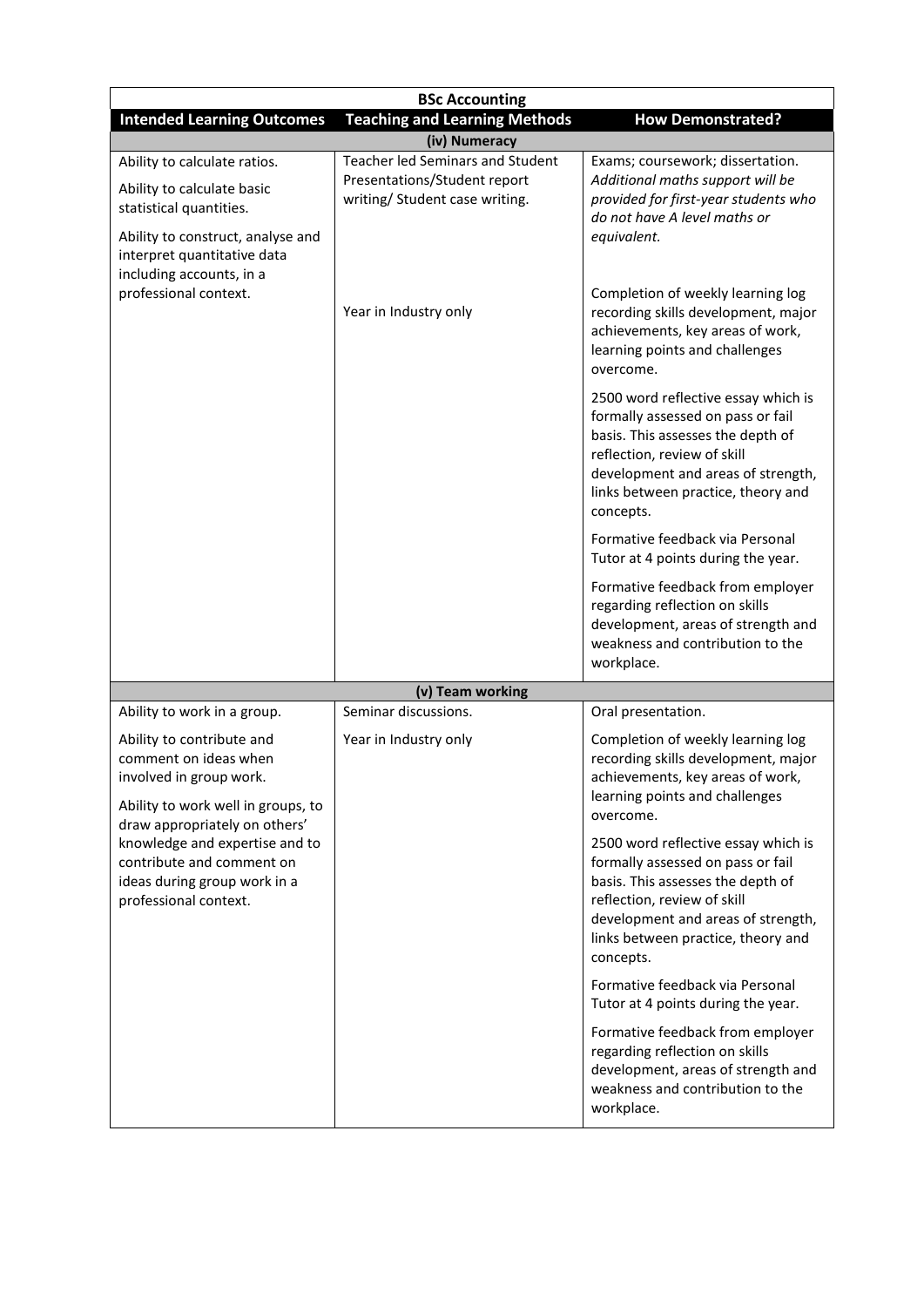|                                                                                                                                                                          | <b>BSc Accounting</b>                                                                                 |                                                                                                                                                                                                                                       |  |  |
|--------------------------------------------------------------------------------------------------------------------------------------------------------------------------|-------------------------------------------------------------------------------------------------------|---------------------------------------------------------------------------------------------------------------------------------------------------------------------------------------------------------------------------------------|--|--|
|                                                                                                                                                                          | <b>Teaching and Learning Methods</b><br><b>How Demonstrated?</b><br><b>Intended Learning Outcomes</b> |                                                                                                                                                                                                                                       |  |  |
| Analysis of financial statements,<br>taxation returns and audit<br>reports.                                                                                              | (vi) Problem solving<br>Teacher led Seminars/Student<br>report writing/ Student case writing.         | Exams; coursework; dissertation.                                                                                                                                                                                                      |  |  |
|                                                                                                                                                                          | Year in Industry only                                                                                 | Completion of weekly learning log<br>recording skills development, major<br>achievements, key areas of work,<br>learning points and challenges<br>overcome.                                                                           |  |  |
|                                                                                                                                                                          |                                                                                                       | 2500 word reflective essay which is<br>formally assessed on pass or fail<br>basis. This assesses the depth of<br>reflection, review of skill<br>development and areas of strength,<br>links between practice, theory and<br>concepts. |  |  |
|                                                                                                                                                                          |                                                                                                       | Formative feedback via Personal<br>Tutor at 4 points during the year.                                                                                                                                                                 |  |  |
|                                                                                                                                                                          |                                                                                                       | Formative feedback from employer<br>regarding reflection on skills<br>development, areas of strength and<br>weakness and contribution to the<br>workplace.                                                                            |  |  |
|                                                                                                                                                                          |                                                                                                       |                                                                                                                                                                                                                                       |  |  |
|                                                                                                                                                                          | (vii) Information handling                                                                            |                                                                                                                                                                                                                                       |  |  |
| Ability to write reports/case<br>analysis which summarize in a<br>consistent and clear way results<br>obtained.                                                          | Teacher led Seminars/Student<br>report writing/ Student case writing.                                 | Coursework; dissertation.                                                                                                                                                                                                             |  |  |
| Ability to locate, organise and<br>marshal evidence and relevant<br>data, report on findings, analyse<br>complex ideas/knowledge and<br>understand critical arguments in | Year in Industry only                                                                                 | Completion of weekly learning log<br>recording skills development, major<br>achievements, key areas of work,<br>learning points and challenges<br>overcome.                                                                           |  |  |
| a professional context.                                                                                                                                                  |                                                                                                       | 2500 word reflective essay which is<br>formally assessed on pass or fail<br>basis. This assesses the depth of<br>reflection, review of skill<br>development and areas of strength,<br>links between practice, theory and<br>concepts. |  |  |
|                                                                                                                                                                          |                                                                                                       | Formative feedback via Personal<br>Tutor at 4 points during the year.                                                                                                                                                                 |  |  |
|                                                                                                                                                                          |                                                                                                       | Formative feedback from employer<br>regarding reflection on skills<br>development, areas of strength and<br>weakness and contribution to the<br>workplace.                                                                            |  |  |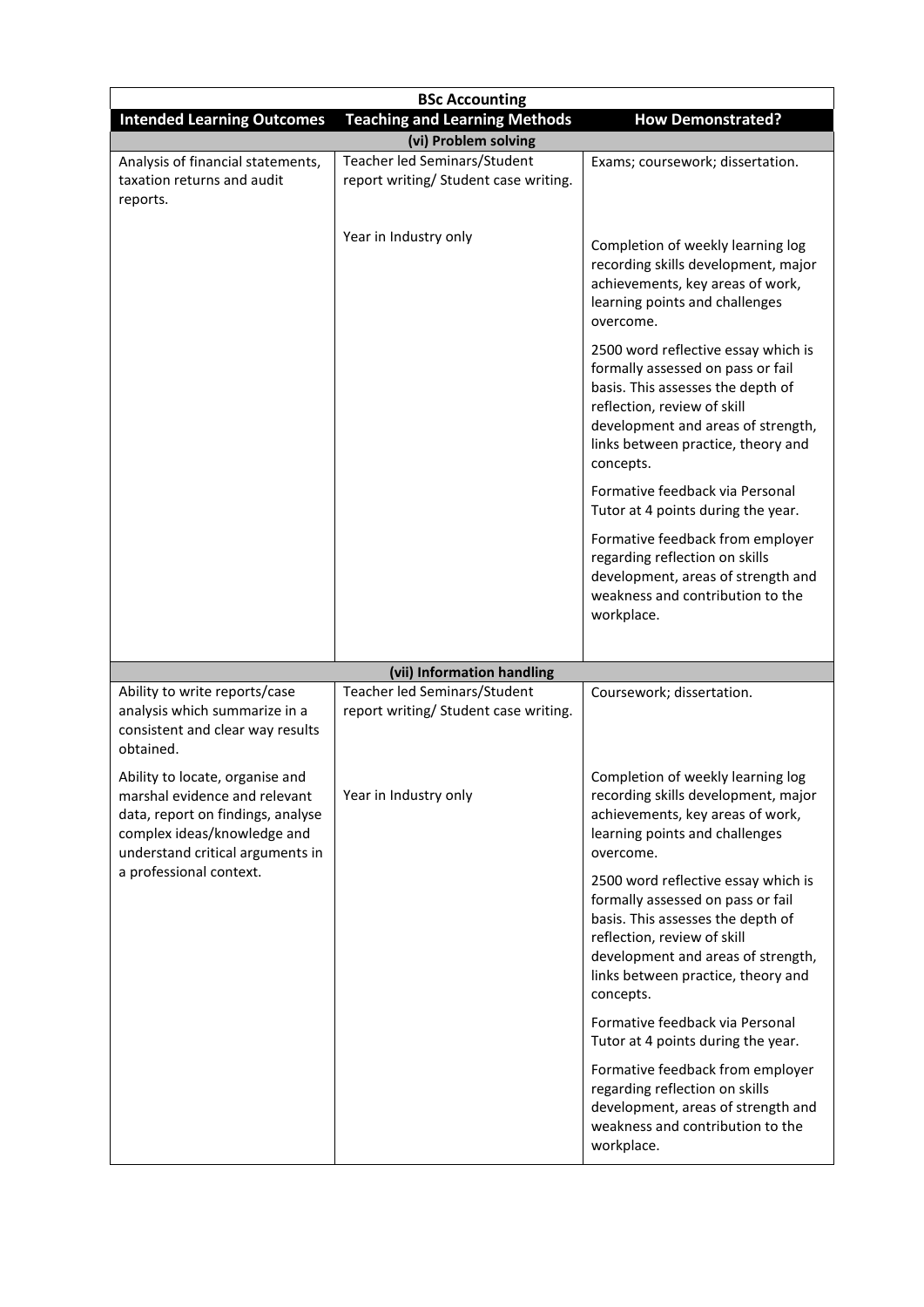| <b>BSc Accounting</b>                                                                                    |                                                                    |                                                                                                                                                              |  |
|----------------------------------------------------------------------------------------------------------|--------------------------------------------------------------------|--------------------------------------------------------------------------------------------------------------------------------------------------------------|--|
| <b>Intended Learning Outcomes</b>                                                                        | <b>Teaching and Learning Methods</b>                               | <b>How Demonstrated?</b>                                                                                                                                     |  |
|                                                                                                          | (viii) Skills for lifelong learning                                |                                                                                                                                                              |  |
| Ability to receive advanced                                                                              | Teacher led Seminars and Student                                   | Written closed book examinations.                                                                                                                            |  |
| placement on exams which can<br>be taken with various                                                    | Presentations/Student report<br>writing/Student case writing/essay | Essay writing.                                                                                                                                               |  |
| accounting bodies.                                                                                       | assignment writing.                                                | Oral presentations.                                                                                                                                          |  |
| Ability to reflect upon behaviour<br>and skills with a view to personal<br>and professional development. | Year in Industry only                                              | Seminar discussions (solving of<br>exercises; of case<br>studies)Dissertation (3rd/4 <sup>th</sup> year)<br>Other methods accounting bodies<br>may prescribe |  |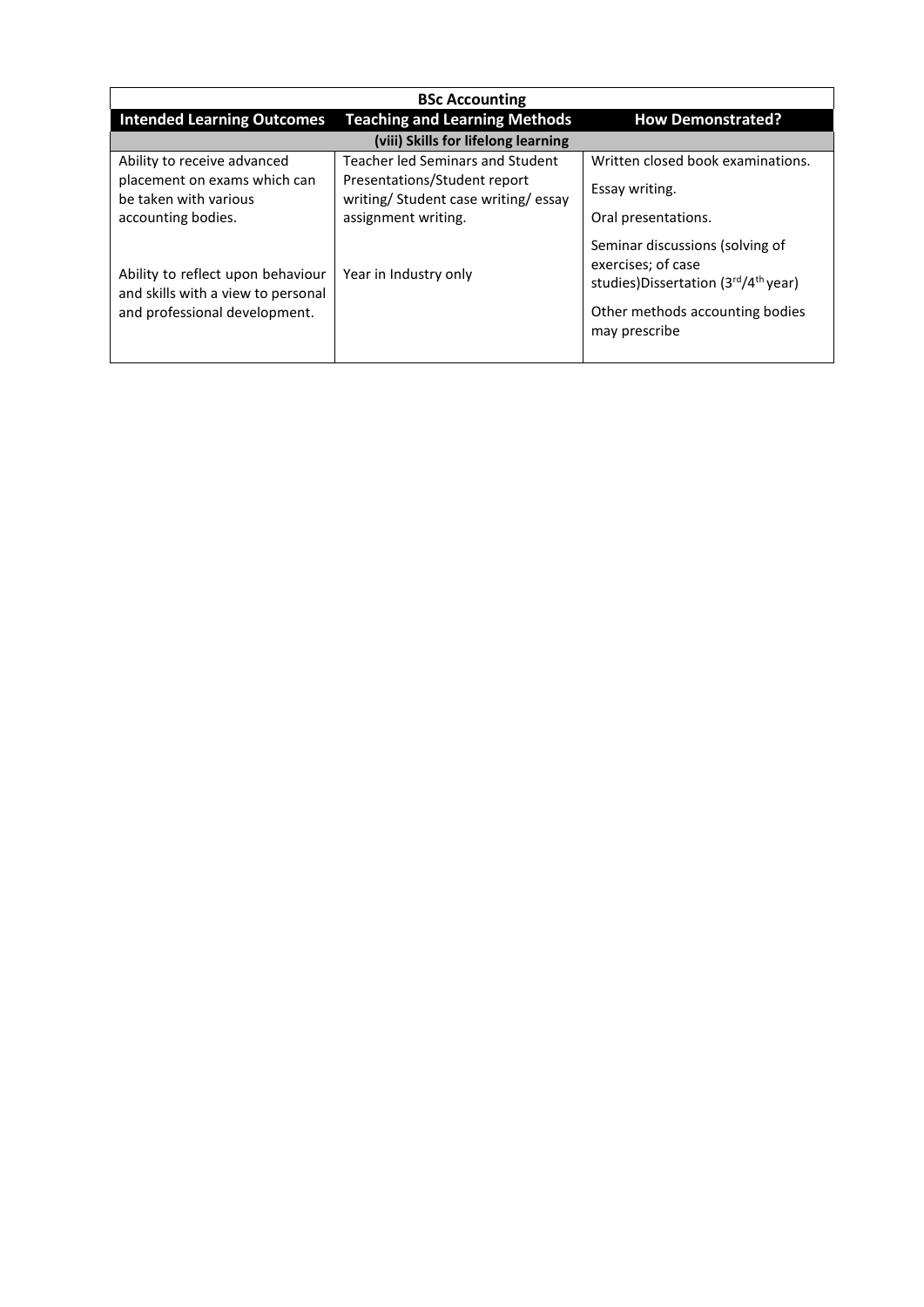#### **10. Progression points:**

As defined i[n Senate Regulation 5: R](http://www.le.ac.uk/senate-regulation5)egulations governing undergraduate programmes of study. And for the year abroad:

For the Year Abroad variant only:

Students will not be admitted directly to the programme but will be able to transfer to the programme on application for a year abroad during the second year of the BSc Accounting programme under the following conditions:

- Have an overall average of 50 or higher in the first year
- Must obtain at least an overall average of 60 or higher in the second year.
- Must not have failed any modules during their second year.
- Must be able to attend the full year abroad (at the host institution until August and may be required to start there in mid-September the previous year).
- Accept responsibility as an ambassador of the University

The School of Business is following the Pass/fail model of 'Year Abroad' degree; that is the student needs to pass the year in order to be awarded a Year Abroad degree. Students will be awarded a pass if the student passes the year abroad by the academic standards of their host institution. Students who fail their year abroad by the standards of their host institution will revert back to the standard BSc Accounting degree scheme.

For the Year in Industry variant only:

- Have an overall average of 55% or higher in the first year.
- Must obtain at least an overall average of 60% or higher in Semester 1 of the second year and no fails in Semester 2 modules.
- Have secured a placement by the end of the Semester 2 of their secondyear.

Students will revert back to the degree without Year in Industry if:

- 1. They fail to pass the assessment (reflective report) related to theplacement
- 2. The placement ends early due to the behaviour of the student not being in accordance with the University's Regulations for Students, Student Responsibilities. The student will need to suspend for the remainder of the academic year. To prevent such an incident from happening processes will be put in place to identify any possible problems at an early stage including Week 1 contact with student and employer, monthly ongoing contact, one site visit plus a Skype visit, clear instructions in placement briefing for student and employer to contact School should issues arise. This follows the established good practice and the documentation in the College of Science and Engineering
- 3. They discontinue their Year in Industry. A student can return to their campus-based studies no later than the end of teaching week 2 should they decide to discontinue their Year in Industry as per th[e Change of Degree Form.](http://www2.le.ac.uk/offices/sas2/studentrecord/documents/changeofdegreeform.pdf/view) If a student decides to discontinue their Year in Industry after this point they will need to suspend their studies for the remainder of the academic year.

Nine months is the minimum time required for a placement to be formally recognised. If the placement is terminated through no fault of the student earlier than 9 months the following process will be adopted: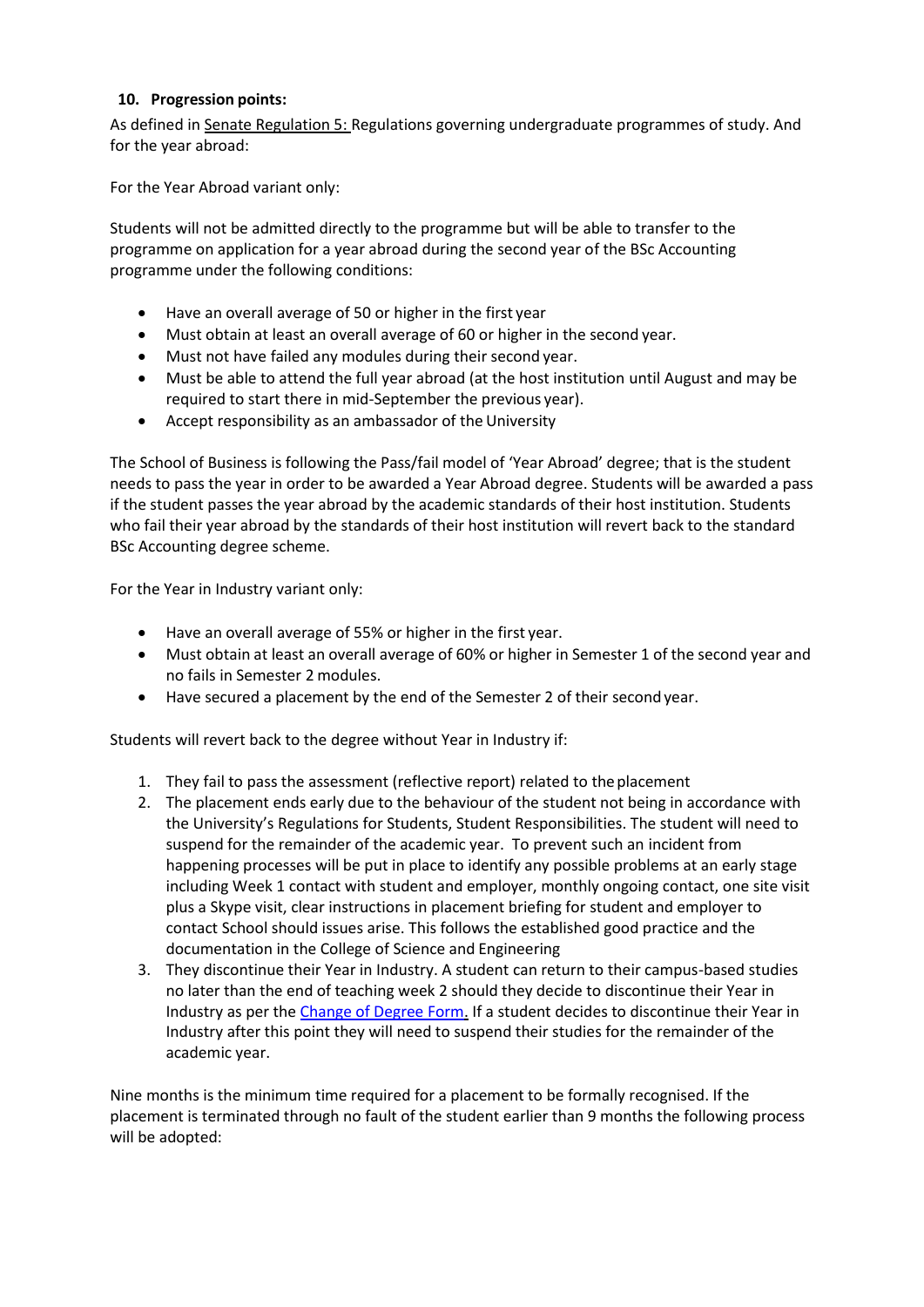- 1. If the students has completed  $1-6$  months they will be fully supported to search for another placement to take them up to the 9 months required for the placement to be formally recognised. If students do not find a placement to meet this criteria they will be required to suspend and transferred onto the normal variant.
- 2. If the student has completed 7-8 months they will be fully supported to search for another placement to take them up to the 9 months required for the placement to be formally recognised. If students cannot source an additional placement to take them to 9 months, assessments related to the placement will be set for the student to make it possible for the individual learning objectives for the placement year to be met. This will allow the Year in Industry to be recognised in the degree certificate.
- 3. Students will not be permitted to undertake a placement which runs across two academic years.
- 4. To minimise the risk of early termination of placement processes will be put in place to identify any possible problems at an early stage including Week 1 contact with student and employer, monthly ongoing contact, one site visit plus a Skype visit, clearing instructions in placement briefing for student and employer to contact School should issues arise. This will follow the established good practice which the College of Computer Science and Engineering have established and will adopt their formal documentation to support this.

## **11. Scheme of Assessment**

### **12. Special features:**

There are many B.Sc. Accounting programmes in the UK. However, our programme has a couple of very strong special features:

- the entry requirements do not specify an A level in mathematics. We have been adamant in not requiring this subject specific A level as from past experience (notably at the LSE) students who really want to do a B.Sc. Accounting degree often will not have such an A level.
- the course structure contains courses which have a Leicester flavour. As an example Advanced Taxation is a course which makes our B.Sc. in Accounting quite distinct from other mainstream programmes across the UK. Some of the options students can take, further enhances the unique character of our B.Sc in Accounting.
- Accreditation has been granted from two major accounting bodies ACCA and CIMA. Further accreditation (already granted to the school for the degree in Economics and Accounting) will be sought from ICAEW.
- Several employability skills are developed throughout the B.Sc. Accounting programme. Some examples are as follows. The preparation of financial statements is taught in varying degrees of depth in the module 'Financial accounting' (first semester – first year); and the module 'Financial reporting' (first semester – second year). From experience with similar B.Sc. in Accounting programmes, case study based knowledge about auditing is highly sought after. Several modules in management accounting, taxation and auditing provide for hands-on knowledge to people wishing to join the accountancy profession.

Students following the BSc Accounting can apply to study a Year Abroad/Year in Industry and transfer to the BSc Accounting with Year Abroad/Year in Industry. Students are not admitted directly to these programmes but will be able to transfer on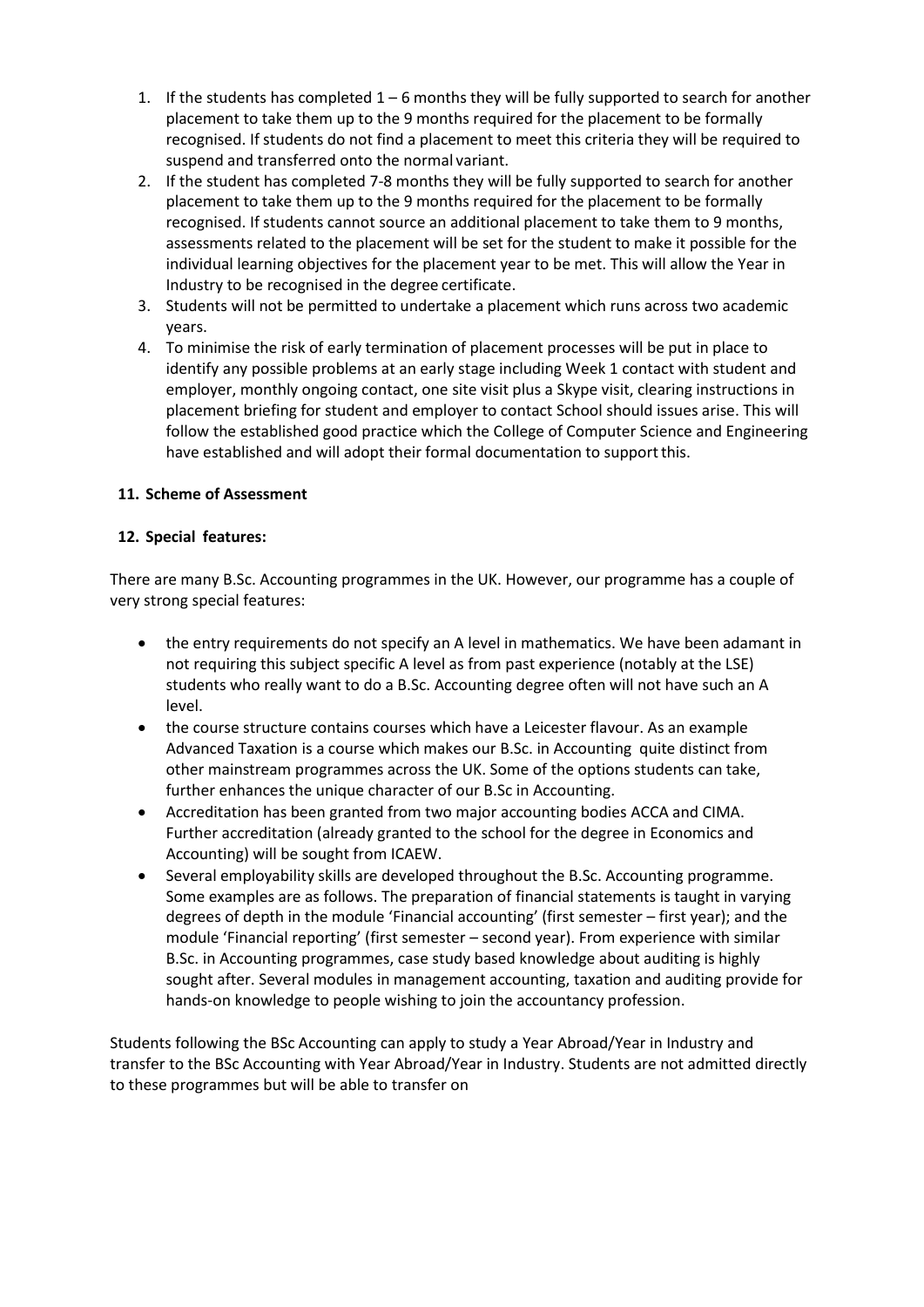application for a year abroad during the second year of the BSc Accounting programme.

The School of Business is following the Pass/fail model of 'Year Abroad' degree; that is the student needs to pass the year in order to be awarded a Year Abroad degree. If the student fails, the year abroad will not be 17lobalizat within the degree title.

Students on the Year in Industry variant will also gain from being able to:

- 1. Critically appraise performance during the placement year; review placement year in the content of future career plans and goals by creating a SMART plan demonstrating the development of graduate level transferable skills
- 2. Synthesise and apply academic knowledge, understanding and skills acquired from their studies in years 1 and 2; evaluate in the context of a project, challenging situation or significant experience from the placement year
- 3. Gain awareness of the challenges faced by the placement 17lobalizatio such as 17lobalization, economic change, technological drivers, and sociocultural factors at local, national and (where applicable) international levels, and of how they are responding
- 4. Deploy a disciplined and reflective approach to study during final year of academic studies
- 5. Integrate practical business experience into their final yearstudies.

It is important to add that it is the student's responsibility to secure the placement. Students will be offered workshops, 1-2-1 support in-house and will be signposted to CDS for additional support including central workshop provision, application checks and interview advice. The annual Festival of Careers and Business Insights events provide a platform for students to engage with the Times Top 100 employers who are recruiting for placements.

When students commence their placement they will be required to complete health and safety documents and confirm they have completed a formal induction process no later than the 2<sup>nd</sup> week of placement. This reflects the good practice and documentation used within the College of Science and Engineering.

### **13. Indications of programme quality**

External Examiners Reports

First Destination careers statistics

Accreditation of modules from accounting bodies (subject to approval): The Association of Chartered Certified Accountants (ACCA)

### **Summary of programme/pathway delivery andassessment:**

The primary teaching methods are lectures and seminars. In all of the first and second year modules, seminars will include an element of exercise solving. In these cases, oral feedback is given *in situ*.

Assessment is performed through exams and assignments, where exercise-related topics (e.g. numerical techniques) will be assessed primarily by exams and conceptual discussions will be assessed by essay assignments.

### **14. External Examiners reports**

No External Examiners reports have been written for this new programme but the most recent External Examiners' reports for the BSc in Accounting and Finance can be foun[d here.](https://exampapers.le.ac.uk/xmlui/handle/123456789/168)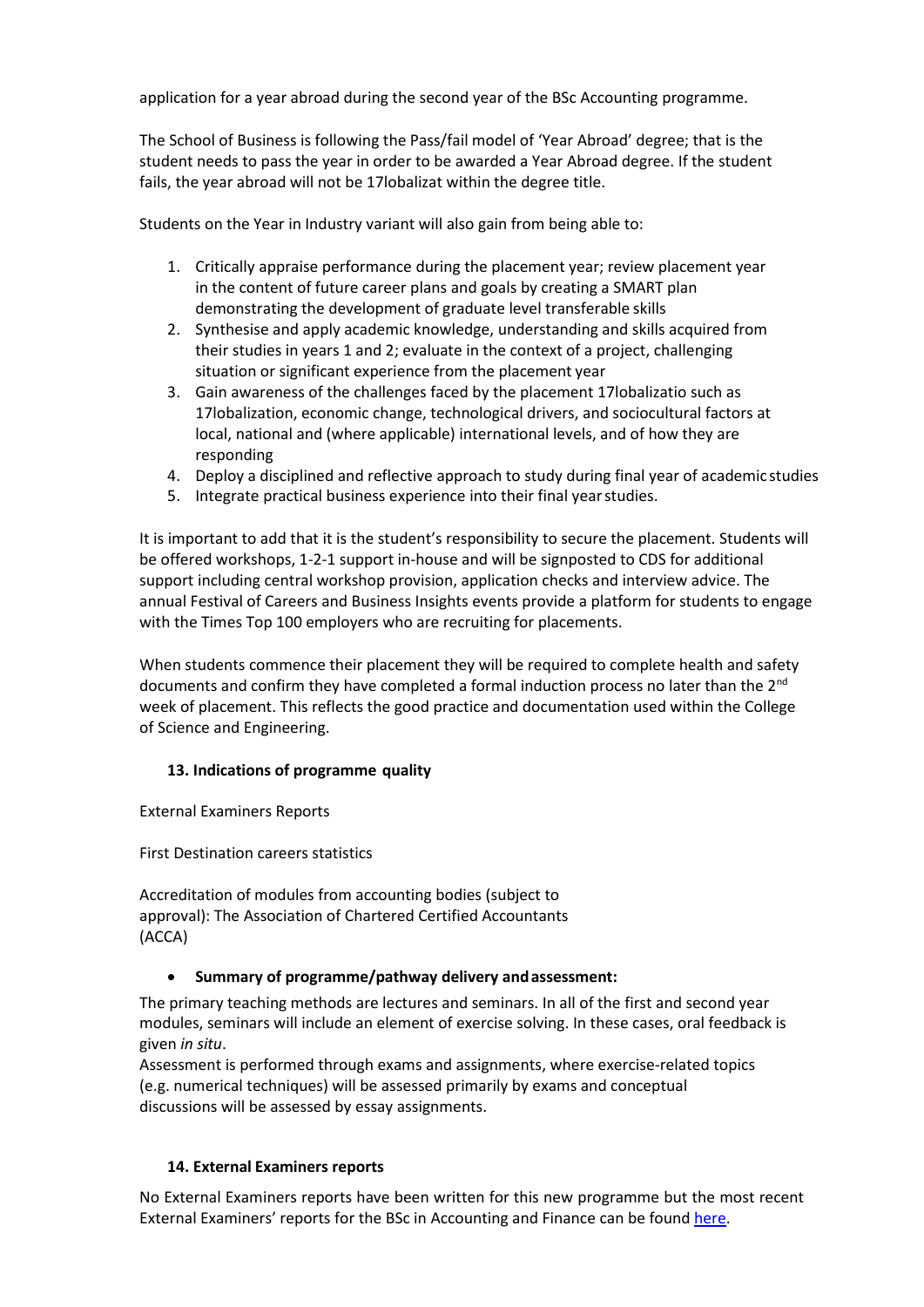**BSc Accounting**

#### **FIRST YEAR MODULES**

**SEMESTER 1**

| <b>Core Modules</b>                  |                                                                                                                                           |                       | <b>Credits</b>       |
|--------------------------------------|-------------------------------------------------------------------------------------------------------------------------------------------|-----------------------|----------------------|
| MN1025                               | INTRODUCTION TO MANAGEMENT FOR ACCOUNTING AND<br><b>FINANCE</b>                                                                           |                       | 15                   |
| MN1016<br>MN1017                     | FOUNDATIONS OF FINANCIAL ACCOUNTING<br>FOUNDATIONS OF ECONOMICS                                                                           |                       | 15<br>15             |
| MN1410                               | MATHS AND STATISTICS FOR ACCOUNTING AND FINANCE                                                                                           |                       | 15                   |
|                                      |                                                                                                                                           | <b>Semester Total</b> | 60                   |
|                                      | <b>SEMESTER 2</b>                                                                                                                         |                       |                      |
| <b>Core Modules</b>                  |                                                                                                                                           |                       | <b>Credits</b>       |
| MN1018<br>MN1019<br>MN1020<br>MN1409 | MANAGEMENT AND COST ACCOUNTING<br><b>FOUNDATIONS OF FINANCE</b><br>INTRODUCTION TO ACCOUNTING THEORY<br>ACCOUNTING AND FINANCE IN CONTEXT |                       | 15<br>15<br>15<br>15 |
|                                      |                                                                                                                                           | Semester Total 60     |                      |
|                                      |                                                                                                                                           |                       | Total<br>120         |
| <b>SECOND YEAR MODULES</b>           |                                                                                                                                           |                       |                      |
|                                      | <b>SEMESTER 1</b>                                                                                                                         |                       |                      |
| <b>Core Modules</b>                  |                                                                                                                                           |                       | <b>Credits</b>       |
| EC2082<br>MN2115<br>MN2136           | PRINCIPLES OF PERSONAL TAXATION<br><b>FINANCIAL REPORTING</b><br><b>CORPORATE GOVERNANCE</b>                                              |                       | 15<br>15<br>15       |
| <b>Optional Modules</b>              |                                                                                                                                           |                       |                      |
| MN2142<br>EC2086                     | ONE 15-CREDIT MODULE FROM<br>PUBLIC SECTOR ACCOUNTING<br><b>BUSINESS LAW FOR ACCOUNTANTS</b>                                              |                       | 15<br>15             |
|                                      |                                                                                                                                           | <b>Semester Total</b> | 60                   |
|                                      | <b>SEMESTER 2</b>                                                                                                                         |                       |                      |
| <b>Core Modules</b>                  |                                                                                                                                           |                       | <b>Credits</b>       |
| EC2084<br>MN2138<br>MN2150           | AUDIT AND ASSURANCE<br>ACCOUNTING. DECISION MAKING AND CONTROL<br><b>RESEARCH METHODS</b>                                                 |                       | 15<br>15<br>15       |
| <b>Optional Modules</b>              | ONE 15-CREDIT MODULE FROM                                                                                                                 |                       |                      |
| MN2139<br>EC2085                     | <b>ACCOUNTING THEORY</b><br>PRINCIPLES OF BUSINESS TAXATION                                                                               |                       | 15<br>15             |
|                                      |                                                                                                                                           | Semester Total 60     |                      |
|                                      |                                                                                                                                           |                       | <b>Total</b>         |

**120**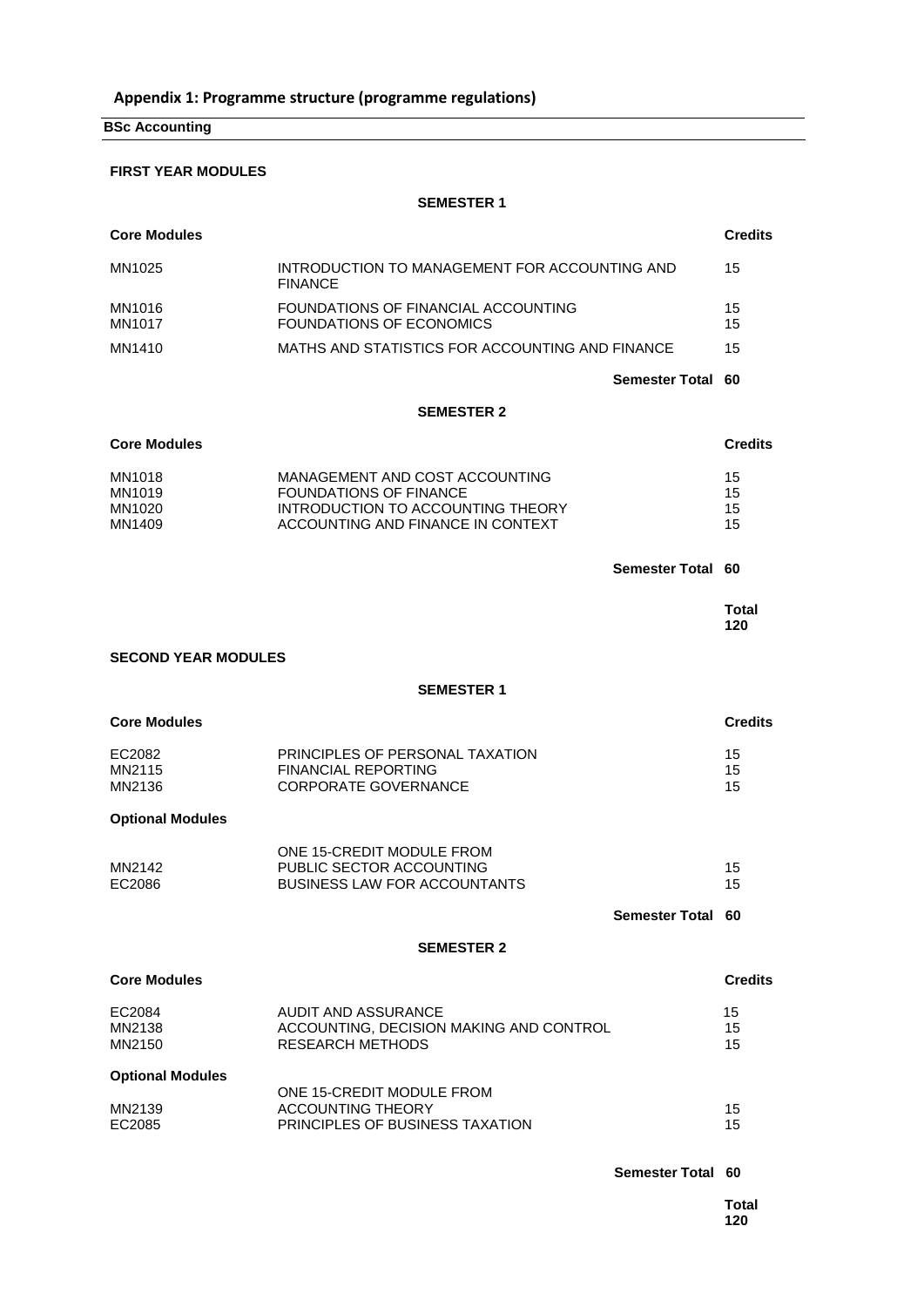**THIRD YEAR MODULES**

**SEMESTER 1 AND 2**

| <b>Core Module</b>                                       |                                                                                                                                                                                                                                                                              | <b>Credits</b>                         |
|----------------------------------------------------------|------------------------------------------------------------------------------------------------------------------------------------------------------------------------------------------------------------------------------------------------------------------------------|----------------------------------------|
| MN3101                                                   | <b>DISSERTATION</b>                                                                                                                                                                                                                                                          | 30                                     |
|                                                          | <b>SEMESTER 1</b>                                                                                                                                                                                                                                                            |                                        |
| <b>Core Modules</b>                                      |                                                                                                                                                                                                                                                                              | <b>Credits</b>                         |
| MN3142<br>MN3135<br>MN3030                               | ADVANCED FINANCIAL REPORTING<br>ADVANCED MANAGEMENT ACCOUNTING<br>ADVANCED AUDIT, ASSURANCE AND ETHICS<br><b>Semester Total</b>                                                                                                                                              | 15<br>15<br>15<br>60                   |
|                                                          | <b>SEMESTER 2</b>                                                                                                                                                                                                                                                            |                                        |
| <b>Optional Modules</b>                                  |                                                                                                                                                                                                                                                                              |                                        |
| EC3077<br>EC3057<br>MN3143<br>MN3148<br>MN3149<br>MN3150 | THREE 15-CREDIT OPTIONAL MODULES FROM:<br><b>INVESTMENT MANAGEMENT</b><br><b>MANAGEMENT SCIENCE</b><br>ACCOUNTING FOR NON-PROFIT ORGANIZATIONS<br>ADVANCED TAXATION<br><b>FINANCIAL REPORTS ANALYSIS</b><br>PROFESSIONAL ETHICS AND CRITICAL THEORY<br><b>Semester Total</b> | 15<br>15<br>15<br>15<br>15<br>15<br>60 |
|                                                          |                                                                                                                                                                                                                                                                              | <b>Total</b>                           |
|                                                          |                                                                                                                                                                                                                                                                              | 120                                    |

[†] THE DISSERTATION MUST BE WRITTEN ON A TOPIC RELATED TO ACCOUNTING

| <b>BSc Accounting with Year Abroad</b>         |                                                                                                                                                                                                                            |  |  |  |  |  |  |  |  |  |  |  |
|------------------------------------------------|----------------------------------------------------------------------------------------------------------------------------------------------------------------------------------------------------------------------------|--|--|--|--|--|--|--|--|--|--|--|
| <b>FIRST AND SECOND</b><br><b>YEAR MODULES</b> | <b>AS ABOVE</b>                                                                                                                                                                                                            |  |  |  |  |  |  |  |  |  |  |  |
| <b>THIRD YEAR MODULES</b>                      | AN APPROPRIATE NUMBER OF MODULES EQUIVALENT TO AT LEAST 120 LEICESTER<br>CREDITS WILL BE SELECTED CHOSEN IN CONSULTATION WITH THE DEPARTMENTAL<br>STUDY ABROAD COORDINATOR AMONG THOSE OFFERED BY THE PARTNER INSTITUTION. |  |  |  |  |  |  |  |  |  |  |  |

**FOURTH YEAR MODULES AS FOR YEAR THREE ABOVE**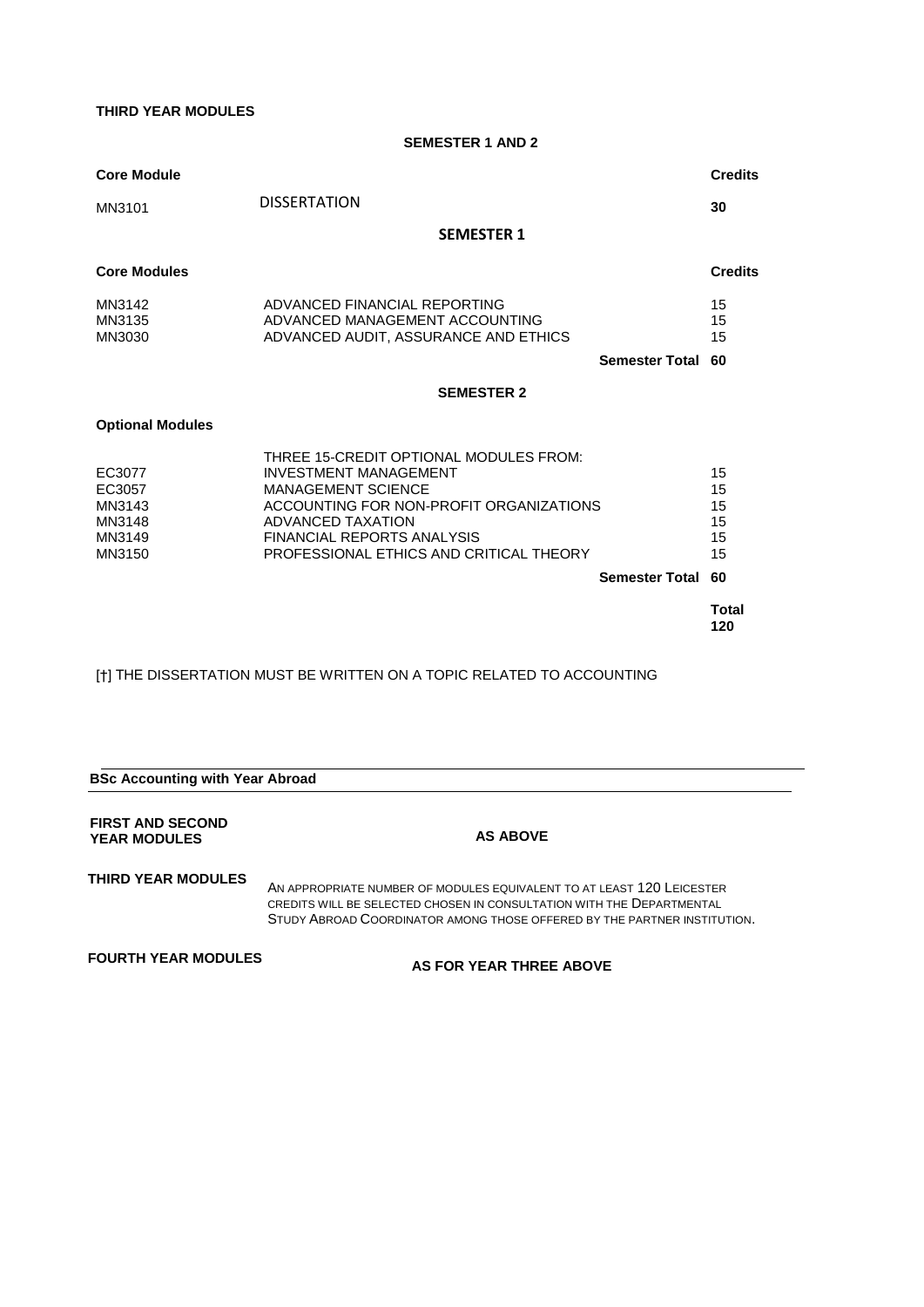#### **BSc Accounting with Year in Industry**

#### **FIRST AND SECOND YEAR MODULES**

#### **AS ABOVE**

**THIRD YEAR MODULES** <sup>P</sup>LACEMENT YEAR, OF THE APPROPRIATE STANDARD, SUPPORTED BY ACADEMIC PLACEMENT TUTOR AND ULSB

> PROFESSIONAL SERVICES STAFF. PERSONAL TUTORS WILL PROVIDE SUPPORT REGARDING THE ACADEMIC ASSESSMENT ELEMENT OF THE PY VIA SKYPE MEETINGS.

PROFESSIONAL SERVICES STAFF WILL PROVIDE PASTORAL SUPPORT TO STUDENTS AND SUPPORT TO THE HOST ORGANISATION VIA PLACEMENT VISITS, ONGOING COMMUNICATIONS AND POST PLACEMENT EVALUATION.

**FOURTH YEAR MODULES AS FOR YEAR THREE ABOVE**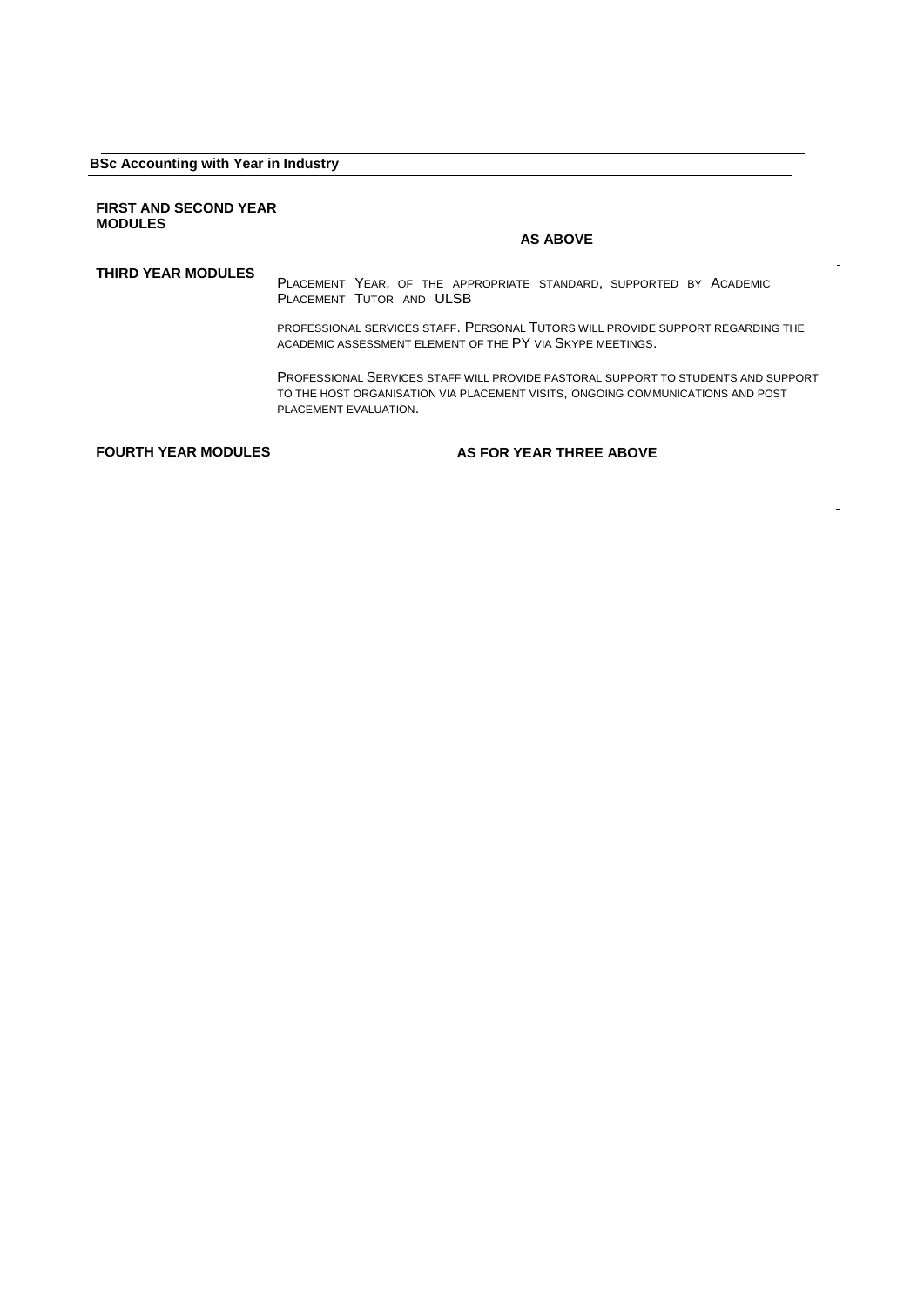## **Appendix 2: Module specifications**

See module specification database<http://www.le.ac.uk/sas/courses/documentation>

**Appendix 3: Skills matrix** See attached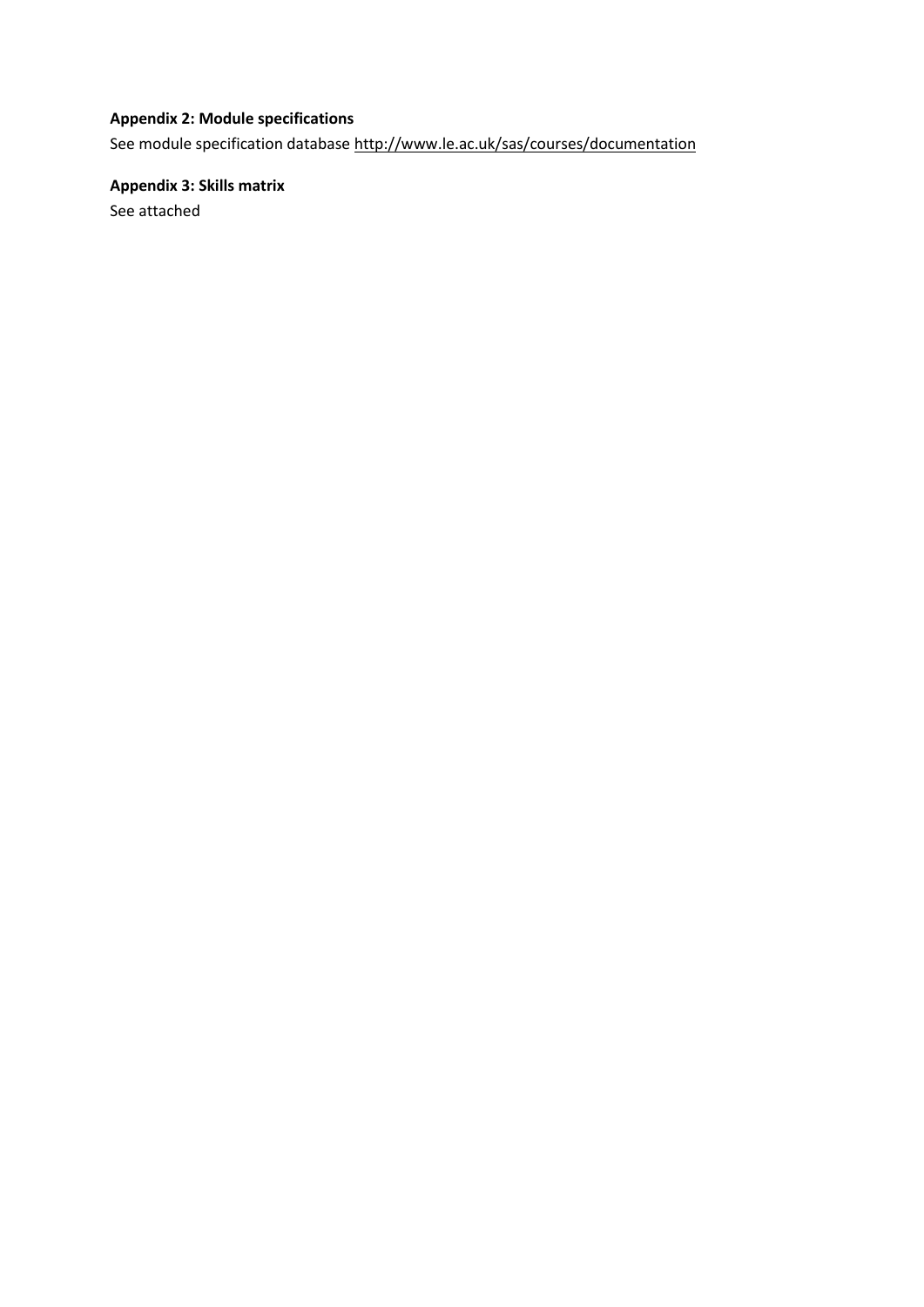**Programme Specification Appendix 2 Skills Matrix: BSc Accounting 30 May 2017**

| <b>Programme Learning Outcomes</b>                                                                | MN10XX INTRODUCTION TO MANAGEMENT FOR ACCOUNTING AND FINANCE | MN1016             | <b>MN1017</b>      | <b>STATS</b><br>MN1XXX MATHS AND | MN1018             | MN1019             | MN1020             | MN1XXX ACCOUNTING AND FINANCE IN CONTEXT | EC2083       | MN2XXX FINANCIAL REPORTING | MN2136             | MN2142             | EC2086       | EC2084       | MN2138             | MN2XXX RESEARCH METHODS | MN2139             | EC2XXX PRINCIPLES OF BUSINESS TAXATION | <b>MN3101</b>      | MN3142       | MN3135             | MN3XXX ADVANCED AUDIT, ASSURANCE AND ETHICS | EC3077             | EC3057             | MN3143             | MN3XXX ADVANCED TAXATION | MN3XXX FINANCIAL REPORTS ANALYSIS | MN3XXX PROFESSIONAL ETHICS |
|---------------------------------------------------------------------------------------------------|--------------------------------------------------------------|--------------------|--------------------|----------------------------------|--------------------|--------------------|--------------------|------------------------------------------|--------------|----------------------------|--------------------|--------------------|--------------|--------------|--------------------|-------------------------|--------------------|----------------------------------------|--------------------|--------------|--------------------|---------------------------------------------|--------------------|--------------------|--------------------|--------------------------|-----------------------------------|----------------------------|
| (a) Discipline specific knowledge and competencies<br>(vi) Other discipline specific competencies |                                                              |                    |                    |                                  |                    |                    |                    |                                          |              |                            |                    |                    |              |              |                    |                         |                    |                                        |                    |              |                    |                                             |                    |                    |                    |                          |                                   |                            |
|                                                                                                   |                                                              |                    |                    |                                  |                    |                    |                    |                                          |              |                            |                    |                    |              |              |                    |                         |                    |                                        |                    |              |                    |                                             |                    |                    |                    |                          |                                   |                            |
| (b) Transferable skills                                                                           |                                                              |                    |                    |                                  |                    |                    |                    |                                          |              |                            |                    |                    |              |              |                    |                         |                    |                                        |                    |              |                    |                                             |                    |                    |                    |                          |                                   |                            |
| (i) Oral communication                                                                            | $\mathsf{x}$                                                 | $\pmb{\mathsf{x}}$ | $\pmb{\mathsf{x}}$ | $\pmb{\mathsf{x}}$               | $\pmb{\mathsf{x}}$ | $\pmb{\mathsf{x}}$ | $\pmb{\mathsf{x}}$ | $\pmb{\mathsf{x}}$                       | $\mathbf{x}$ | $\pmb{\mathsf{x}}$         | $\pmb{\mathsf{x}}$ | $\pmb{\mathsf{x}}$ | $\pmb{\chi}$ | $\pmb{\chi}$ | $\pmb{\mathsf{x}}$ | $\pmb{\chi}$            | $\pmb{\mathsf{x}}$ | $\pmb{\mathsf{x}}$                     | $\mathbf{x}$       | $\mathbf{x}$ | $\pmb{\mathsf{x}}$ | $\pmb{\mathsf{x}}$                          | $\pmb{\mathsf{x}}$ | $\pmb{\mathsf{x}}$ | $\mathbf{x}$       | $\pmb{\mathsf{x}}$       | $\pmb{\mathsf{x}}$                | $\mathbf{x}$               |
| (ii) Written communication                                                                        | $\mathsf{x}$                                                 | $\boldsymbol{x}$   | X                  | X                                | X                  | $\mathbf{x}$       | $\pmb{\chi}$       | $\pmb{\mathsf{x}}$                       | $\pmb{\chi}$ | $\pmb{\mathsf{x}}$         | $\mathbf{x}$       | $\pmb{\mathsf{x}}$ | $\mathbf{x}$ | $\mathbf{x}$ | $\mathsf{x}$       | $\pmb{\chi}$            | $\mathbf{x}$       | $\mathbf{x}$                           | $\mathbf{x}$       | $\mathbf{x}$ | $\pmb{\mathsf{x}}$ | X                                           | $\pmb{\mathsf{x}}$ | $\mathbf{x}$       | $\mathbf{x}$       | $\mathsf{x}$             | $\mathsf{x}$                      | $\mathbf{x}$               |
| (iii) Information technology                                                                      | $\mathbf{x}$                                                 | $\mathsf{x}$       | $\mathbf{x}$       | $\mathbf{x}$                     | $\mathbf{x}$       | $\mathbf{x}$       | $\mathbf{x}$       | $\mathbf{x}$                             | $\mathbf{x}$ | $\mathbf{x}$               | $\mathsf{x}$       | $\mathbf{x}$       | $\mathbf{x}$ | $\mathbf{x}$ | $\mathbf{x}$       | $\mathbf{x}$            | $\mathbf{x}$       | $\mathbf{x}$                           | $\mathbf{x}$       | x            | $\mathbf{x}$       | $\mathbf{x}$                                | $\mathbf{x}$       | $\mathbf{x}$       | $\mathbf{x}$       | $\mathbf{x}$             | $\mathbf{x}$                      | $\mathbf{x}$               |
| (iv) Numeracy                                                                                     | $\mathbf{x}$                                                 | $\mathbf{x}$       | $\mathbf{x}$       | $\mathbf{x}$                     | $\mathbf{x}$       | $\mathbf{x}$       | $\mathbf{x}$       | $\mathbf{x}$                             | $\mathbf{x}$ | $\mathbf{x}$               | $\mathbf{x}$       | $\mathbf{x}$       | $\mathbf{x}$ | $\mathbf{x}$ |                    | $x \mid x$              | $\mathbf{x}$       | $\mathbf{x}$                           | x                  | $\mathbf{x}$ | $\mathsf{x}$       | $\mathbf{x}$                                | $\mathbf{x}$       | $\mathbf{x}$       | $\mathbf{x}$       | $\mathbf{x}$             | $\mathbf{x}$                      | $\mathbf{x}$               |
| (v) Team working                                                                                  |                                                              | $\pmb{\mathsf{x}}$ |                    |                                  | $\pmb{\chi}$       |                    |                    | $\pmb{\mathsf{x}}$                       |              | $\pmb{\mathsf{x}}$         |                    | $\pmb{\mathsf{x}}$ |              |              | $\mathbf x$        | $\pmb{\mathsf{x}}$      |                    |                                        |                    |              |                    |                                             |                    |                    |                    |                          |                                   |                            |
| (vi) Problem solving                                                                              | $\mathbf{x}$                                                 | $\mathbf{x}$       | $\mathbf{x}$       | $\mathbf{x}$                     | $\mathbf{x}$       | $\mathbf{x}$       | $\pmb{\mathsf{x}}$ | $\mathbf{x}$                             | $\mathbf{x}$ | $\mathbf{x}$               | $\mathbf{x}$       | $\pmb{\mathsf{x}}$ | $\mathbf{x}$ | $\mathbf{x}$ | $\mathbf{x}$       | $\mathbf{x}$            | $\mathbf{x}$       | $\mathbf{x}$                           | $\mathbf{x}$       | $\mathbf{x}$ | $\mathbf{x}$       | $\mathsf{x}$                                | $\mathbf{x}$       | $\mathbf{x}$       | $\pmb{\mathsf{x}}$ | $\pmb{\mathsf{x}}$       | $\pmb{\mathsf{X}}$                | $\mathbf{x}$               |
| (vii) Information handling                                                                        | $\mathsf{x}$                                                 | $\mathbf{x}$       | $\pmb{\chi}$       | $\mathbf{x}$                     | $\mathbf{x}$       | $\mathbf{x}$       | $\mathbf{x}$       | $\mathbf{x}$                             | $\mathbf{x}$ | $\mathbf{x}$               | $\mathbf{x}$       | $\pmb{\chi}$       | $\mathbf{x}$ | $\mathbf{x}$ | $\mathbf{x}$       | $\mathbf{x}$            | $\mathbf{x}$       | $\mathbf{x}$                           | $\mathbf{x}$       | $\mathsf{x}$ | $\mathbf{x}$       | $\boldsymbol{x}$                            | $\mathbf{x}$       | $\mathbf{x}$       | $\mathbf{x}$       | $\mathbf{x}$             | $\boldsymbol{x}$                  | $\mathbf{x}$               |
| (viii) Skills for lifelong learning                                                               | $\pmb{\chi}$                                                 | $\pmb{\mathsf{x}}$ |                    | $\pmb{\mathsf{x}}$               |                    |                    |                    | $\pmb{\mathsf{x}}$                       |              |                            |                    |                    |              |              |                    | $\pmb{\chi}$            |                    |                                        | $\pmb{\mathsf{x}}$ |              |                    |                                             |                    |                    |                    |                          |                                   |                            |